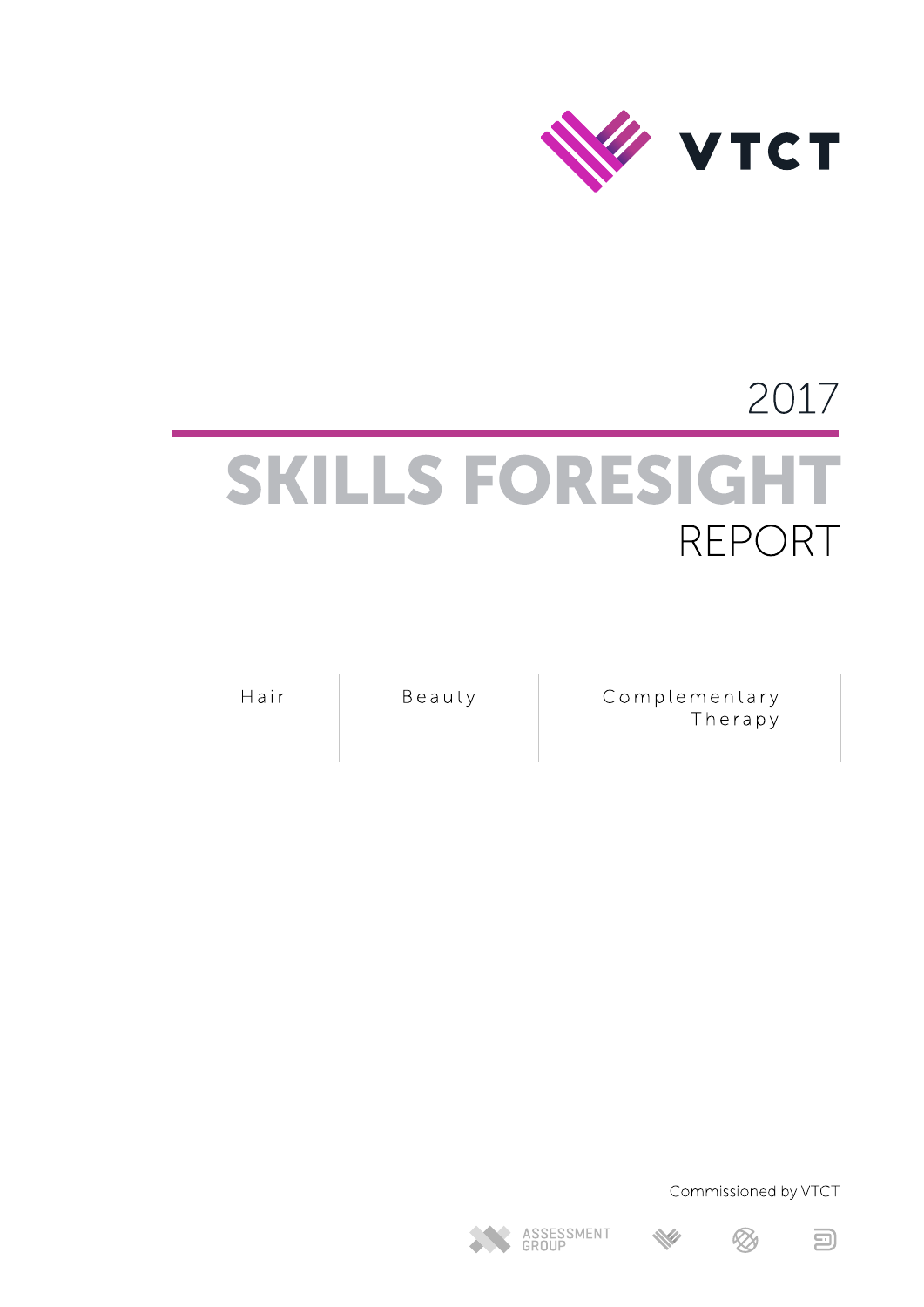

## FOREWORD

**The Vocational Training Charitable Trust (VTCT), the government-approved awarding organisation for the hair and beauty sectors, has commissioned independent research to understand and provide insights into current and future skills and workforce challenges across the sector<sup>1</sup> . The objective of this research is to help shape the focus of qualifications development and training provision for individuals and organisations.** 

This research report is delivered at a time when the skills and qualifications arena is facing substantial changes following recent government reviews and legislation. This includes the Sainsbury Review<sup>i</sup> and the resultant Post 16 Skills Plan<sup>i</sup>, the Report of the Independent Panel on Technical Education<sup>ii</sup>, the Technical and Further Education Act 2017 (which received Royal Assent in April 2017) and the imminent Apprenticeship Levy . These developments will present significant pressures and opportunities for all stakeholders involved in the development, delivery and awarding of qualifications as well as training providers (both private and college based), awarding bodies and employers.

This research is set within the context of this new and emerging technical education landscape. It is a landscape that will contribute to shaping the future of a very diverse and multi-talented workforce which, according to the latest government data, is comprised of 42,165 business establishments<sup>y</sup>, employing a total of 277,333 workers<sup>vi</sup>. It is also a landscape within which, in the short term, the hair and beauty sector will need to navigate and provide a response to developments, whilst in the longer term, carefully prepare for potential future skills and qualifications scenarios.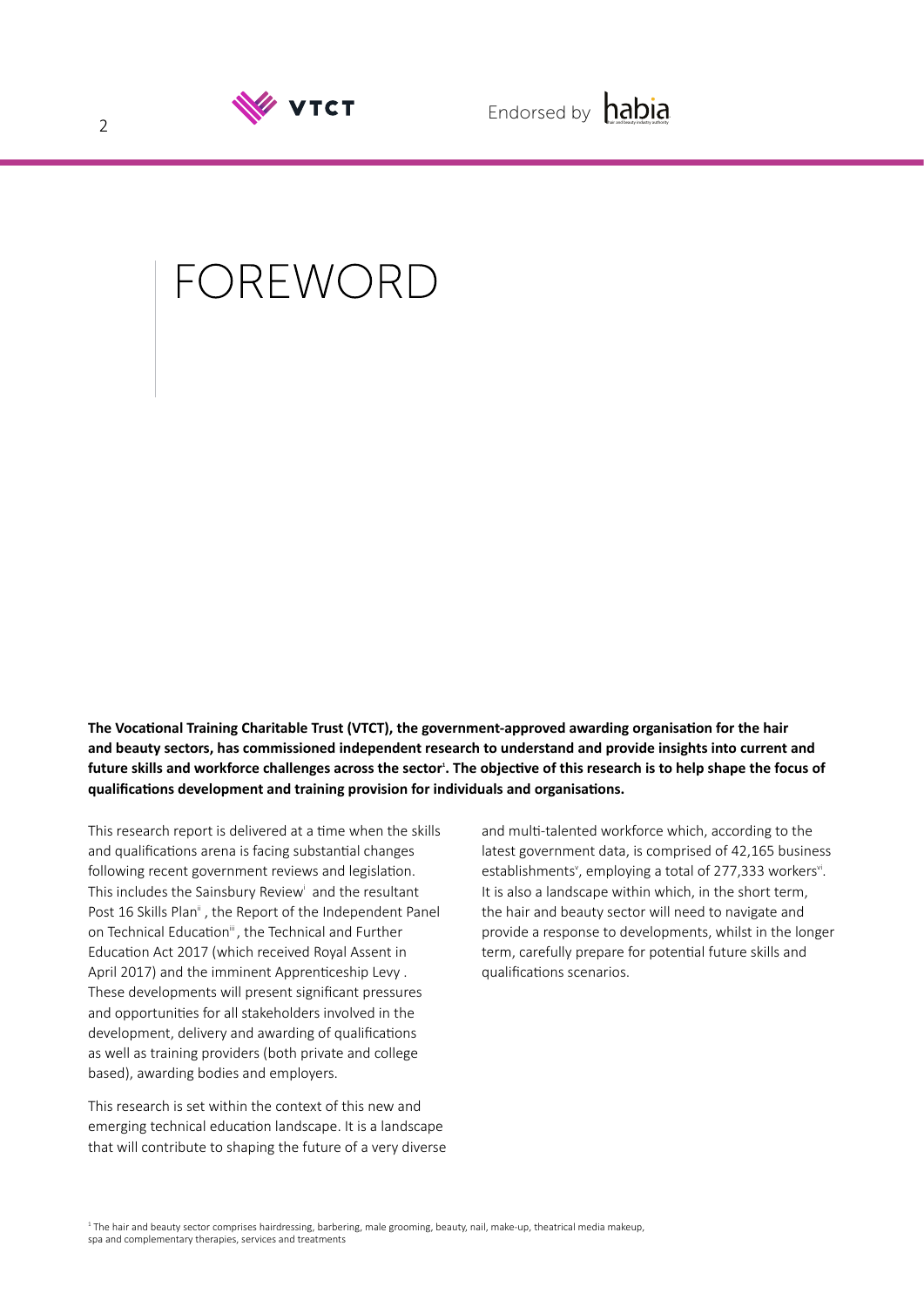

## EXECUTIVE SUMMARY

**In conducting this research, a mixed methods approach was adopted which included analysis of national datasets, a brief desk review, an online survey of stakeholders, semi-structured telephone interviews and a world café workshop. The research highlighted a number of key findings in terms of skills and qualifications, careers, drivers of change and potential scenarios.**

There is clearly an identifiable disparity across stakeholders with regard to the minimum qualifications required of staff in specific roles. Most staff in the sector are qualified at levels 2 and 3, with some working towards minimum qualification levels. The largest group amongst these were apprentices followed by juniors or graduates in hairdressing, barbering and beauty therapy. Respondents mainly rated staff within their business as highly or very highly competent, particularly in respect of team working, positive attitude to work, problem solving and self-management. There were concerns about some competencies, mainly basic skills, commercial acumen and leadership and management.

Efforts to mitigate these deficits include the implementation of coaching and / or mentoring schemes, increased spend on accredited training, building team spirit and motivation and changing work practices. Skills most in demand include technical skills, skills in response to regulation, brand knowledge and awareness and softer skill such as communications and customer service. Looking ahead to the next three to five years, employers indicated that they would require a range of training for employees to keep up with developments in the sector and to alleviate competence and skills gaps.

Career routes into and through the sector are not confined to traditional job roles. New and interesting routes have been opened which include pathways into careers such as aesthetic nurse, non-surgical beauty technician, mortuary make-up artist or cosmetologist, semi-permanent make-up artist, trichologist and a variety of roles supporting rehabilitation and palliative care. These less traditional routes contribute to dispelling the myth that hair and beauty is a career for low achievers with little aspiration. However, these occupations sometimes exist outside what is commonly recognised as the sector and this may result in routes hidden to prospective students. More could be done to shine a better light on the sector in secondary schools and in particular through better careers information, advice and guidance.

The research identified a range of issues confronting stakeholders and external drivers that would influence the direction of the sector. Most employers agreed that they would need to invest in qualifications / training to meet the demands of future developments within the industry. Half of all respondents agreed that increased health and safety legislation would exert financial pressures on employers within the hair and beauty industry. Almost 9 out of 10 respondents felt that further regulation of the industry was necessary, with 85% stating that there should be a mandatory register of hairdressers and barbers.

Key challenges for the sector include general training concerns (standards, quality, availability, monitoring and cost); regulation and legislation (enforced through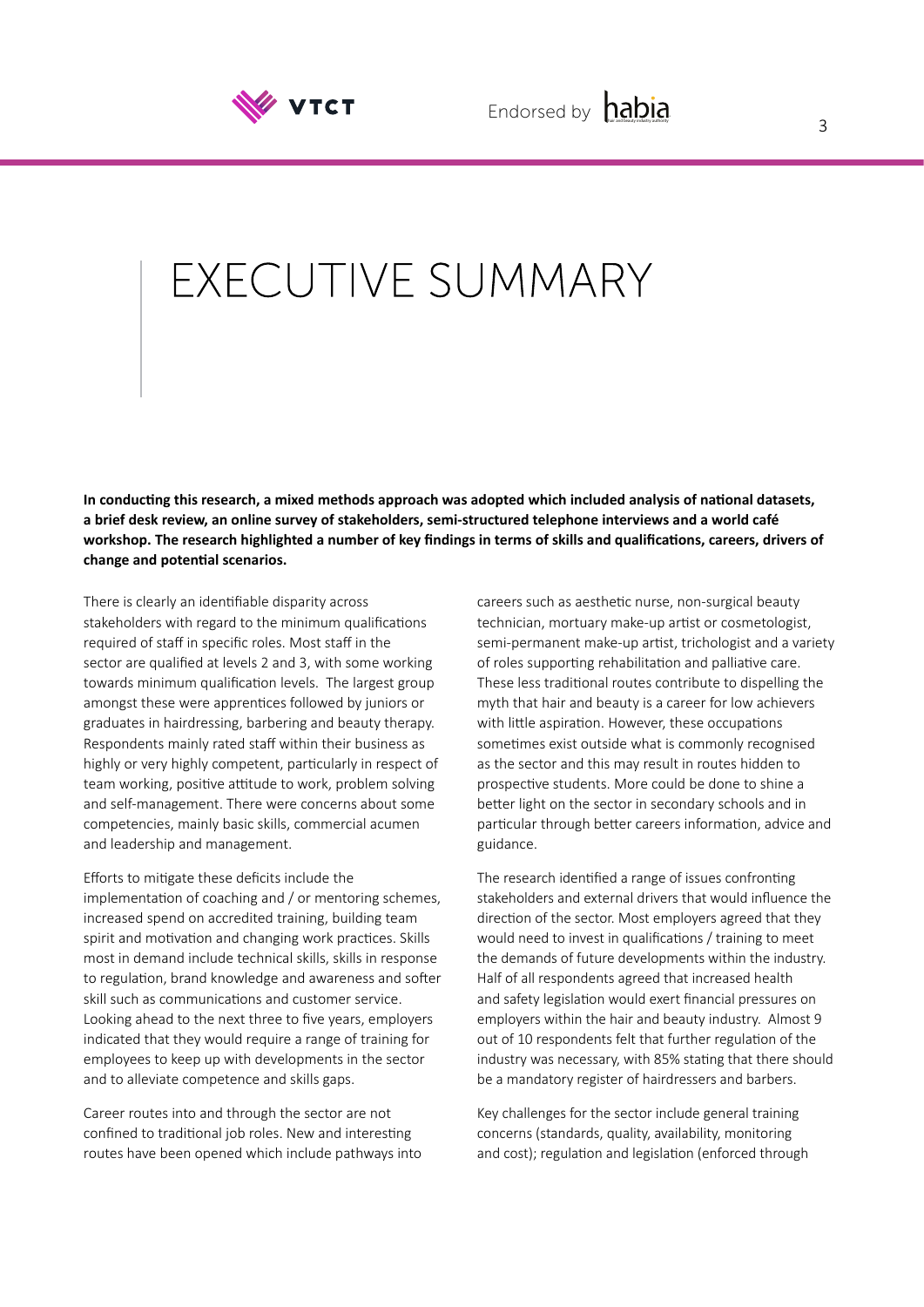## **FXFCUTIVE SUMMARY**

government e.g. Skills Plan, Apprenticeship Levy, or required to raise standards e.g. mandatory register of hairdressers and barbers); technology (pace, cost); increased competition (saturated high street, internet, other areas such as the health sector and supermarkets competing for business) and consumer demand (trends, desire for new technology, increased choice).

Three potential scenarios emerged from the research which were created by stakeholders to reflect their imagined futures. These imagined futures evolve, merge and blur at the edges and the extent to which they might materialise and have impact is open to discussion. They are templates for the sector to debate and adapt, and to

continually ask the questions 'what might the potential impacts of each future be on different stakeholders?', 'what implications might there be regarding skills, qualifications and training?' and what strategies and actions might need to be adopted (and by whom) to respond to each future?

This report has considered trends in the hair and beauty sector and how they might evolve in the next  $5 - 10$ years. Currently, the sector is not well prepared to face these changes, however based on this research, VTCT is looking to make the following recommendations on how Government can support the sector to address future challenges and opportunities.

#### **Qualifications and Regulations**

• The hair and beauty industry is evolving at a pace with roles becoming much more technical and as such expectations regarding qualifications and skills are increasing. This situation will require a constant review and refresh by all stakeholders in order to meet the challenge of ensuring that there is a skilled and available workforce.

### Recommendation 1:

*The Government should support an industry-led investigation into the accreditation of training providers to ensure that all providers in the hair and beauty sector are offering high standards of training and qualifications – especially given the growth of the 'tech' generation and web-based training.* 

## Recommendation 2:

*Government should update regulation to ensure that all practitioners across the ever broadening hair and beauty sector are properly qualified.* 

### Recommendation 3:

*The Government needs to ensure that training and qualifications in the hair and beauty sector meet the demands for high quality training required by the rapidly evolving industry.*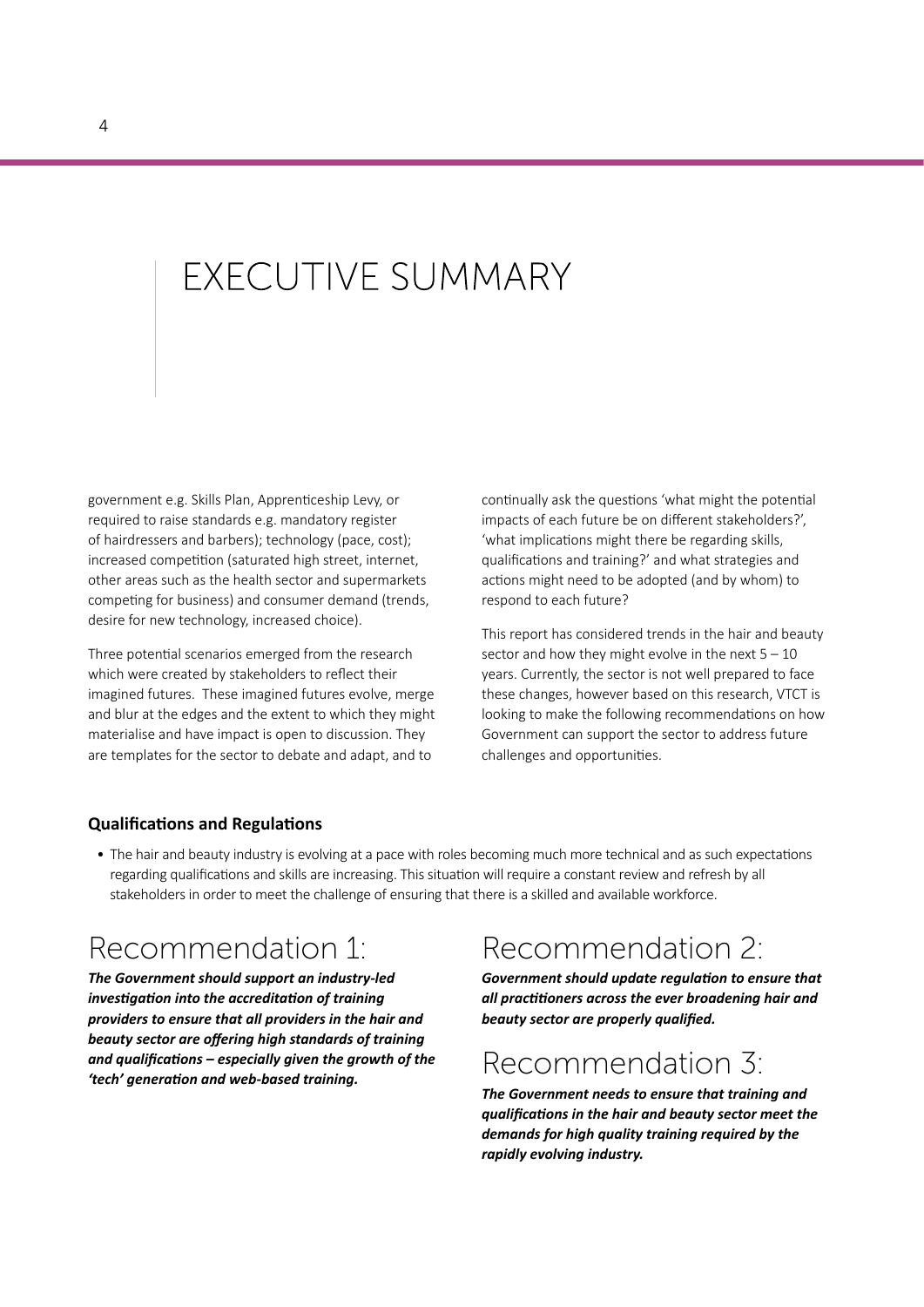# CONTENTS

| Section one          | Methodology<br>- details of the research methodology employed<br>and those participants engaged in the research                           | page 6  |
|----------------------|-------------------------------------------------------------------------------------------------------------------------------------------|---------|
| <b>Section two</b>   | Skills and qualifications into the sector<br>- assessment of the primary research in terms of<br>skills, qualifications and competencies. | page 7  |
| <b>Section three</b> | Career routes in hair and beauty<br>- overview of the traditional and non-traditional<br>career routes into and through the sector.       | page 14 |
| <b>Section four</b>  | <b>Drivers of change</b><br>- internal and external factors that drive change<br>and exert influence on the sector                        | page 20 |
| <b>Section five</b>  | <b>Potential scenarios</b><br>- three potential future scenarios for the sector                                                           | page 25 |
| <b>Section six</b>   | <b>Conclusions and recommendations</b>                                                                                                    | page 31 |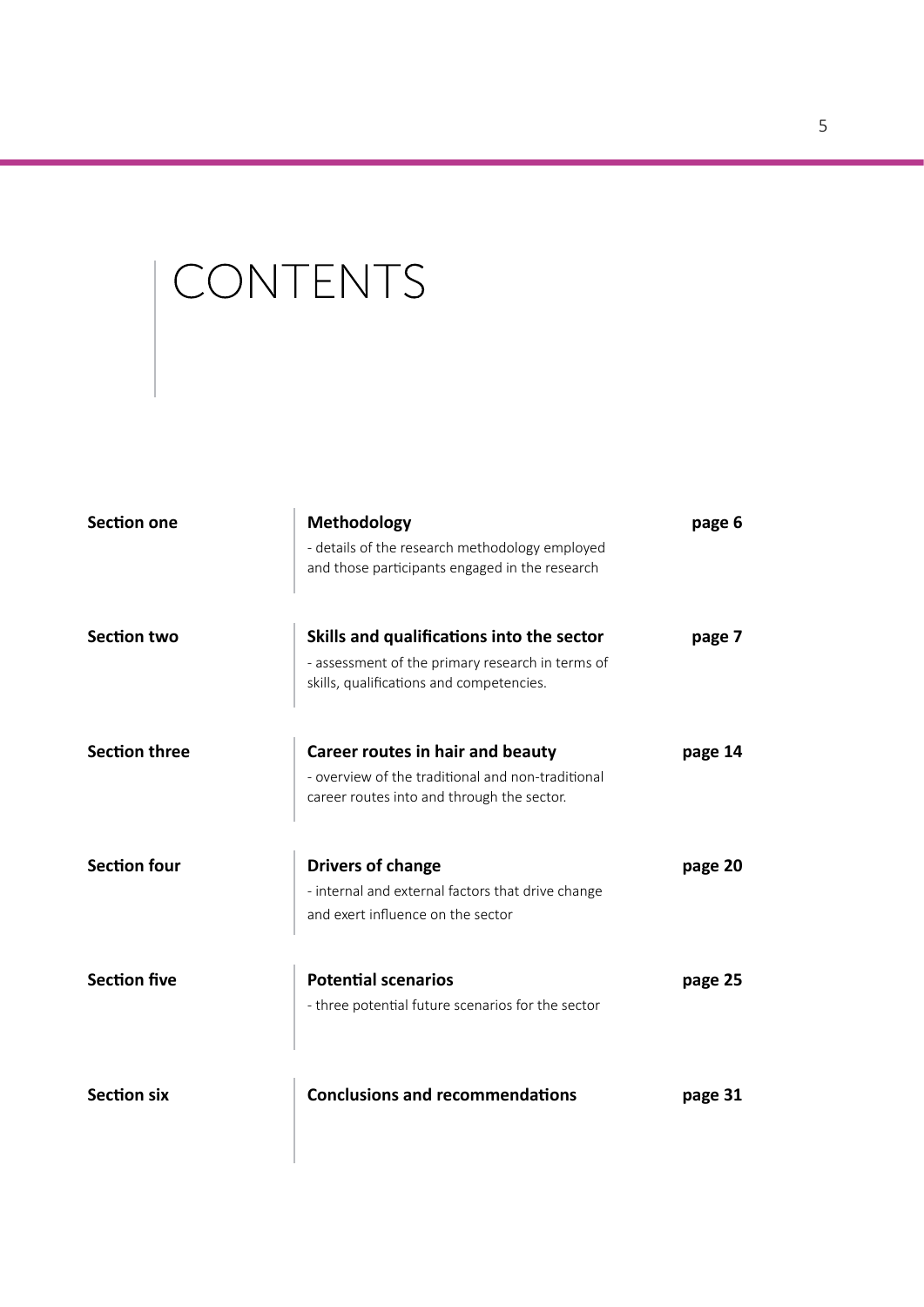# **SECTION ONE:** METHODOLOGY

In conducting this research, a mixed methods approach was adopted as this provides more robust results than any one single method and also provides the opportunity for triangulation <sup>2</sup>. The following activities were conducted:

- A secondary review of national datasets to present a current profile of the hair and beauty workforce. This centred on an analysis of the latest available quarterly Labour Force Survey data, the latest apprenticeship data on starts and completions and business data from a variety of sources.
- A brief desk review was undertaken focused on recent government reviews and legislation that will impact on qualifications and skills in general and the hair and beauty sector in particular. This ensures that the research takes into account external drivers of change and that it is contextualised in terms of the wider landscape.
- An online survey was conducted in order to capture the knowledge and views of stakeholders from within the hair and beauty sector. Contacts were provided by VTCT and the Hair Council. The survey was designed, presented and distributed using SurveyMonkey. The survey questions, themed around current and future skills and qualifications issues, were piloted with individuals across the sector. VTCT was provided with a link to the survey and distributed this with an accompanying email to potential participants. Two reminder emails were sent out and the link was shared on social media. As such this was a 'snowball' survey. This survey was designed to be inductive, to gather opinions and generate ideas from which the research could construct themes to develop in interview and in the skills workshop.
- Semi-structured telephone interviews were conducted with 22 stakeholder representatives from the sector to further develop the themes arising from the survey. These involved employers, training providers, suppliers, awarding organisations, trade associations, government statutory authorities, employers and employees. The interviews were undertaken as a qualitative foresight exercise, with the aim of understanding future skills needs and developing potential scenarios.
- A world café workshop was conducted with 12 representatives from the sector to refine the skills scenarios and develop potential responses. World Cafe' is a technique which provides a greater opportunity to integrate views than does a traditional focus group or workshop. Participants were presented with three potential scenarios for debate and each scenario was allocated to a table and each table was in turn allocated a facilitator. Participants were split into groups and each group joined a table. Using focus group techniques, the scenario on the table was discussed, with participants sharing ideas and opinions on the specially supplied table cloths. After an agreed time at the table, the group moved on to the next table and the next topic. By moving participants around the room the conversations at each table were cross-fertilised with ideas from all three groups.

<sup>2</sup> Triangulation is a technique that enables the validation of data through the referencing and analysis of two or more methods.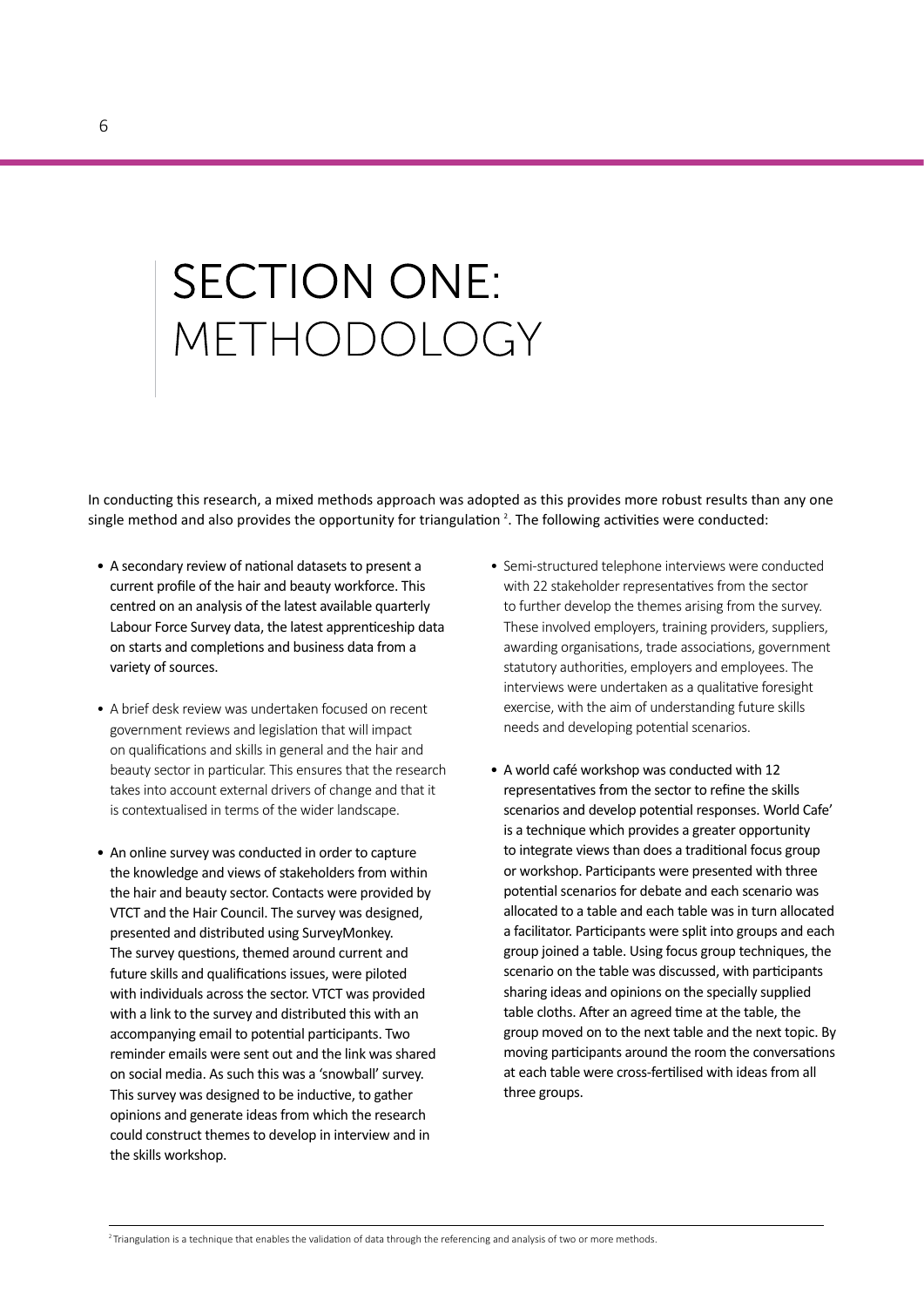## **SECTION TWO:** SKILLS AND QUALIFICATIONS IN THE SECTOR

This research was driven by a primary quantitative exercise which focused on understanding hair and beauty sector stakeholders' experiences and views on qualifications and skills, training, drivers of change and possible future scenarios. Themes arising from the findings from the survey were used to further develop sector views through qualitative interviews and the world cafe' workshop. This section covers stakeholders' views of skills and qualifications<sup>3</sup>

#### **Profile of respondents**

674 individuals responded to the online survey of which 255 were employers (159 of these also provided training). In addition, 164 respondents indicated they were exclusively training providers and 136 self-employed individuals responded (50 of which were training providers). 89.3% of respondents were female and 10.7% male, a slightly higher female to male ratio than the most recent national workforce data. 95.5% were white with 4.5% from black and ethnic minorities. Just over 2% of respondents stated that they had a disability.

#### **Size and nature of business**

Business size varied, with most respondents working in establishments with 2 to 5 staff (24.3%) followed by those employing 10 to 49 staff (23.7%) and those with 250 plus staff (20.4%). Businesses operating from one independent establishment were most common and a third of all respondents stated that they considered their business to be in a 'high street' location.

7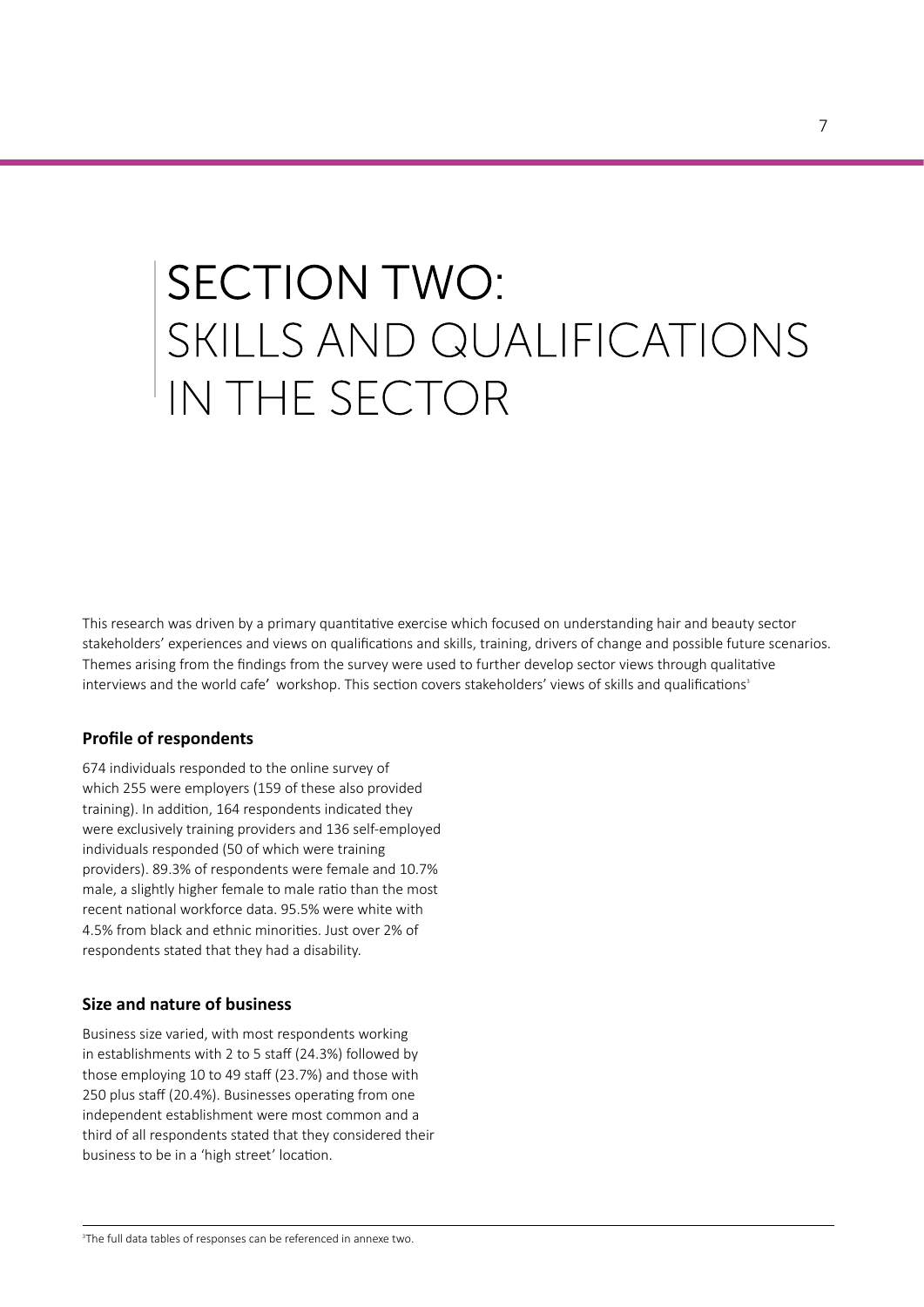

#### **Fig. 1** Size of business / organisation (no. of staff working)

Of the respondents who were training providers, 42.4% were private businesses and 44.0% represented further and higher education establishments. Respondents' roles in relation to their business were as follows:

#### **Fig. 2**

| Role / position               | % of respondents |
|-------------------------------|------------------|
| Owner of salon / business     | 27.1%            |
| Manager of salon / business   | 8.1%             |
| Educator / assessor / trainer | 49.2%            |
| Employee                      | 4.2%             |
| Other                         | 11.4%            |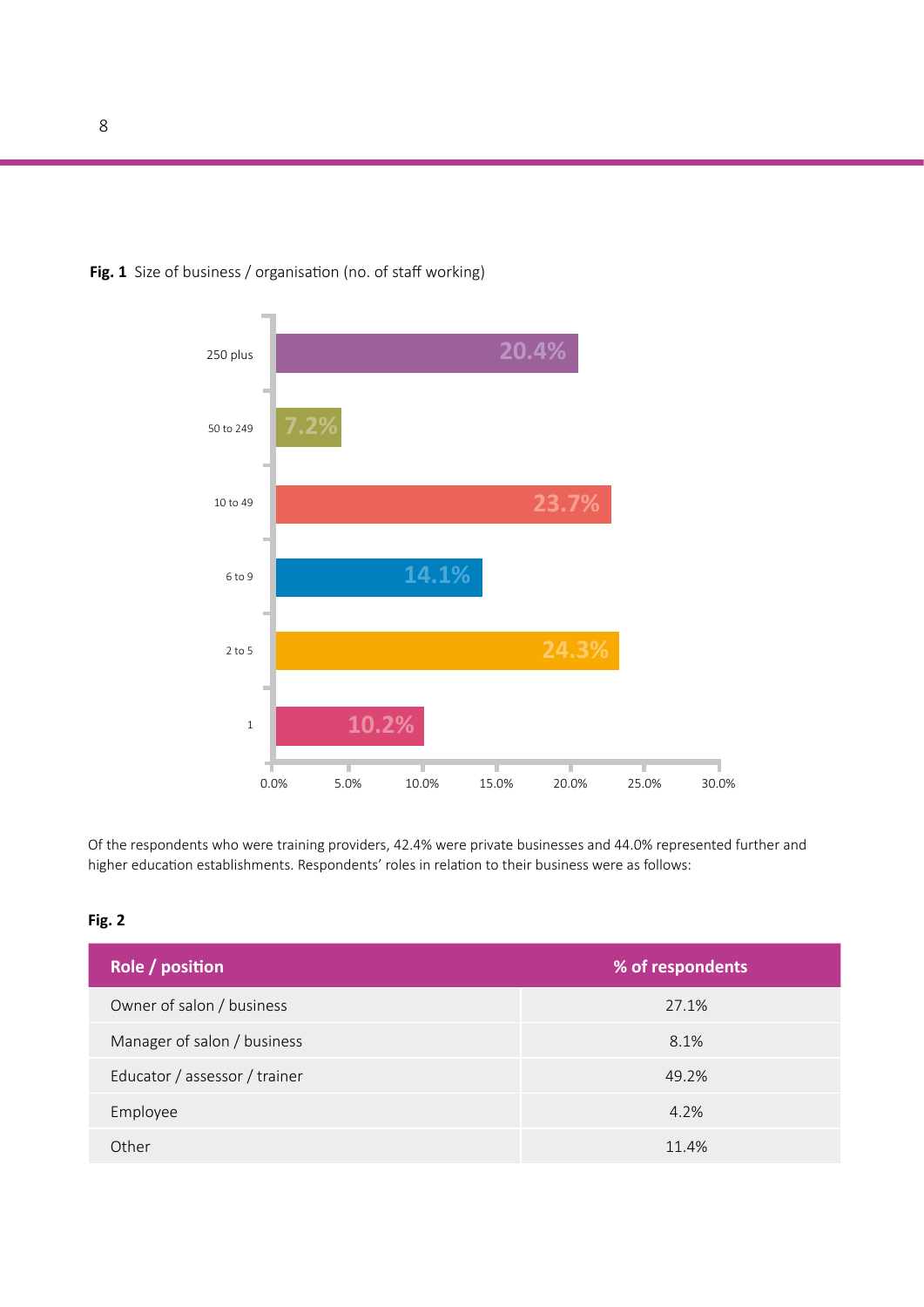#### **Business activity**

A range of business activities were carried out by establishments. 65% of all respondents indicated that their business activity included hairdressing, 51% beauty treatments, 47% barbering and 39% nail services. In addition, other specific activities noted by respondents included the following:

- Employers facial enhancement, aesthetic treatments, prosthetics, wig fitting & styling, massage and botox.
- Training providers light therapy skin rejuvenation, hair removal, sports massage microblading, semipermanent make-up, laser & intense pulsed light treatments, skin needling, chemical peels, platelet-rich plasma treatment, botox and dermal fillers.

#### **Fig.3** Business activity of respondents' establishments

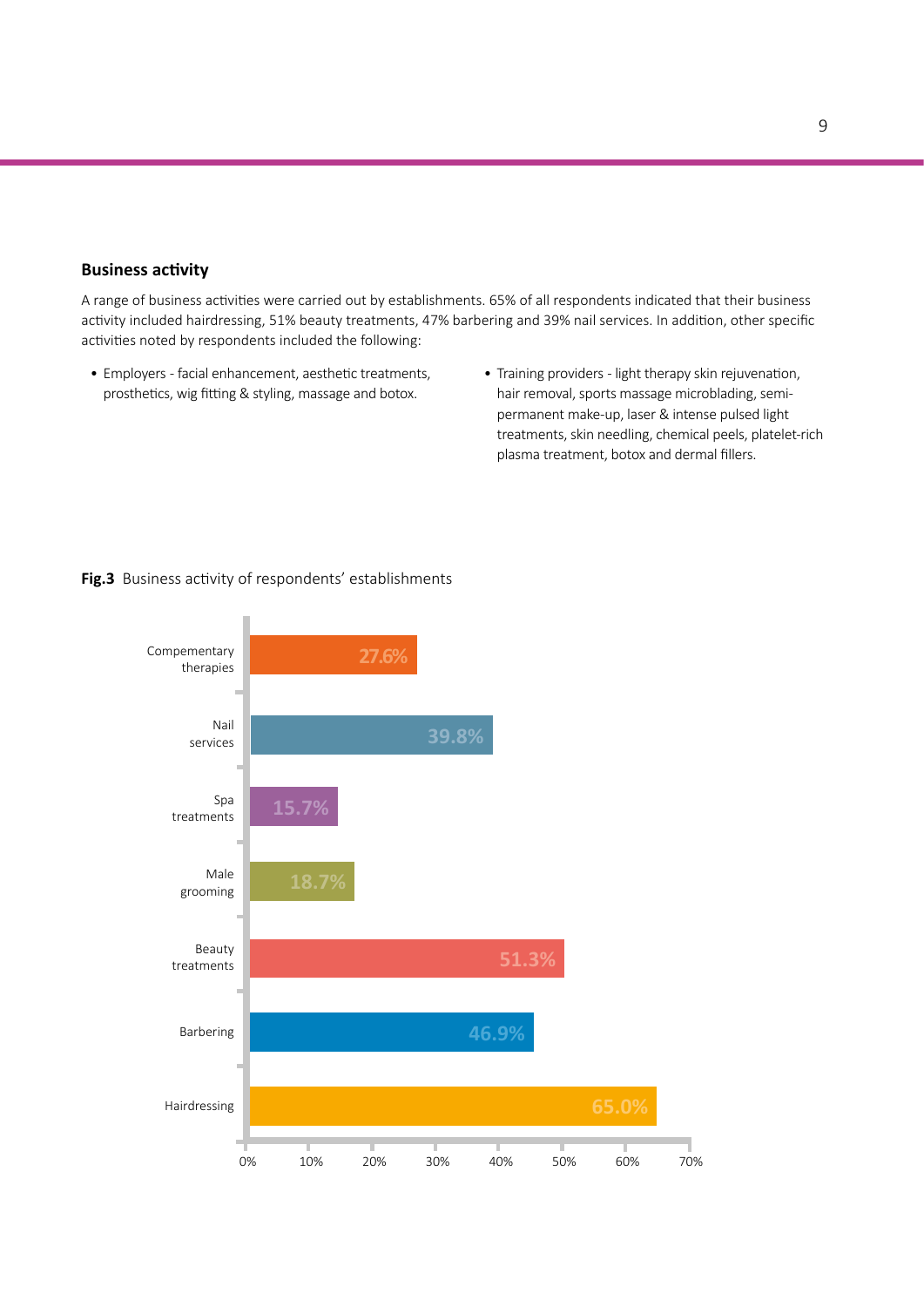#### **Respondent views on skills and qualifications**

This survey concentrated on understanding the views of participants regarding the skill and qualifications of the workforce in order to capture the following:

- an indication of minimum qualifications required for a range of roles within hair and beauty
- the extent to which staff meet minimum qualifications levels
- ratings of employee competence and skills
- identification of competence and skills gaps
- efforts to mitigate for competence and skills gaps
- career routes into and within the hair and beauty sector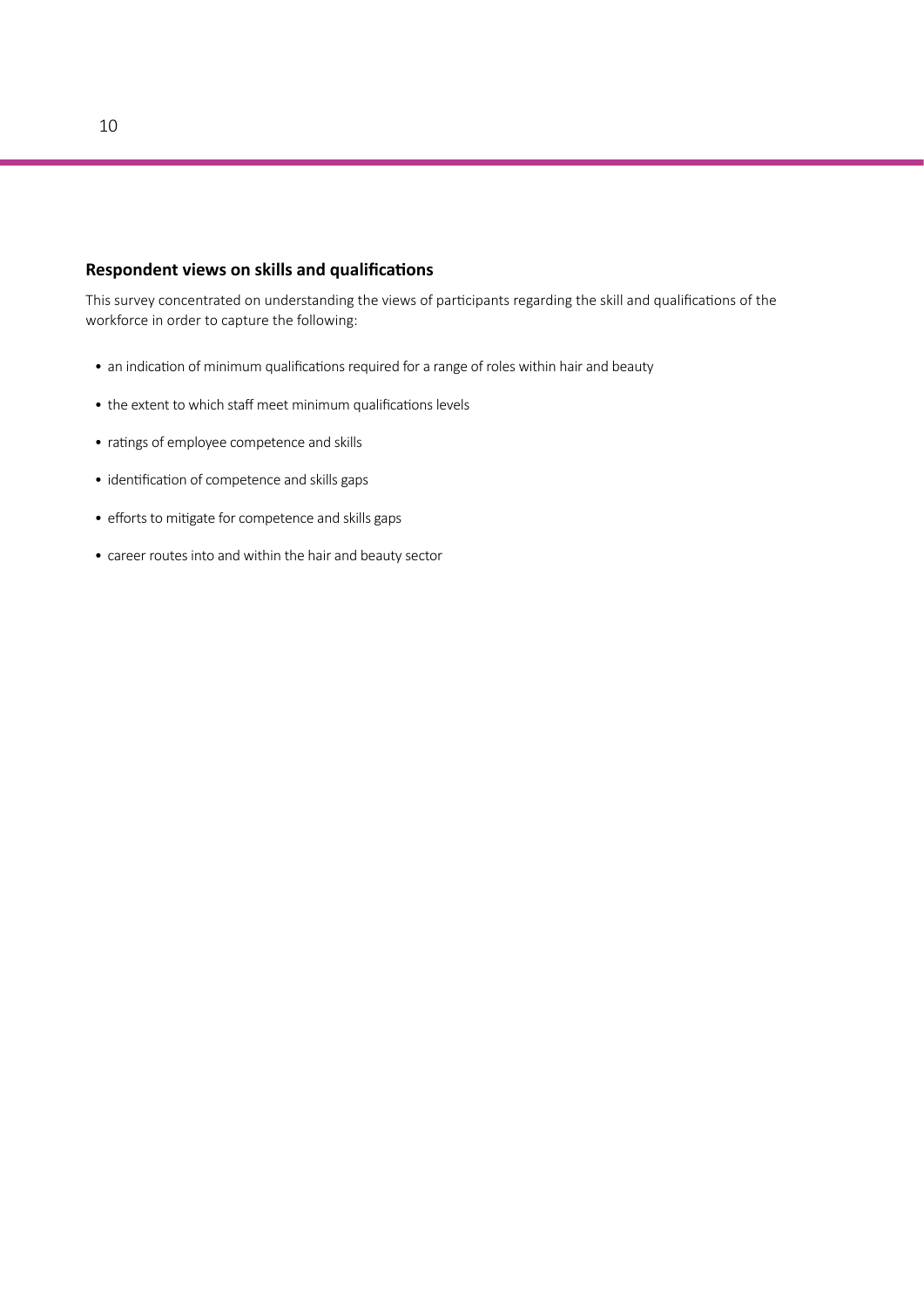#### **Qualification levels**

The hair and beauty industry is evolving at a pace in terms of services delivered to clients. Roles are becoming much more technical and salons are offering more holistic services which provide a whole new customer experience. As such, the qualifications required of new entrants are increasingly demanding and there is an imperative for excellent Continuing Professional Development (CPD) however, it is clear from participant responses that there is not a uniform approach to acceptable minimum standards for various job roles. In response to the question around minimum qualifications required of staff in specific roles, the following table captures the responses of employers. The most common levels for each role are colour coded in orange.

#### **Fig. 4** Minimum qualifications expected of specific roles

|                                   | <b>Minimum qualification required</b> |                    |        |        |                                    |
|-----------------------------------|---------------------------------------|--------------------|--------|--------|------------------------------------|
| <b>Role</b>                       | Level 1                               | Level <sub>2</sub> | level3 | Level4 | <b>No</b><br><b>Qualifications</b> |
| Salon manager                     | 0.0%                                  | 2.4%               | 53.6%  | 40.8%  | 3.2%                               |
| Senior hairdresser                | 0.0%                                  | 8.0%               | 76.8%  | 13.6%  | 1.6%                               |
| Hairdresser / Barber              | 0.0%                                  | 43.7%              | 46.2%  | 8.4%   | 1.7%                               |
| Junior / graduate hairdresser     | 22.1%                                 | 63.1%              | 7.4%   | 1.1%   | 6.3%                               |
| Senior beauty therapist           | 0.0%                                  | 1.1%               | 75.3%  | 23.6%  | 0.0%                               |
| Beauty therapist                  | 0.0%                                  | 28.6%              | 58.1%  | 13.3%  | 0.0%                               |
| Junior graduate beauty therapist  | 21.3%                                 | 63.5%              | 8.0%   | 1.4%   | 4.0%                               |
| Nail technician                   | 2.4%                                  | 51.7%              | 37.6%  | 7.1%   | 1.2%                               |
| Make-up artist                    | 1.2%                                  | 41.2%              | 45.8%  | 10.6%  | 1.2%                               |
| Theatrical and / or media make-up | 0.0%                                  | 12.9%              | 65.9%  | 20.0%  | 1.2%                               |
| Receptionist                      | 4.3%                                  | 59.8%              | 8.7%   | 1.1%   | 26.1%                              |
| Staff trainer                     | 0.8%                                  | 0.8%               | 36.9%  | 61.5%  | 0.0%                               |
| Apprentice / trainee              | 23.5%                                 | 41.8%              | 8.9%   | 0.0%   | 25.5%                              |
| Cleaner                           | 17.5%                                 | 10.0%              | 0.0%   | 1.3%   | 71.2%                              |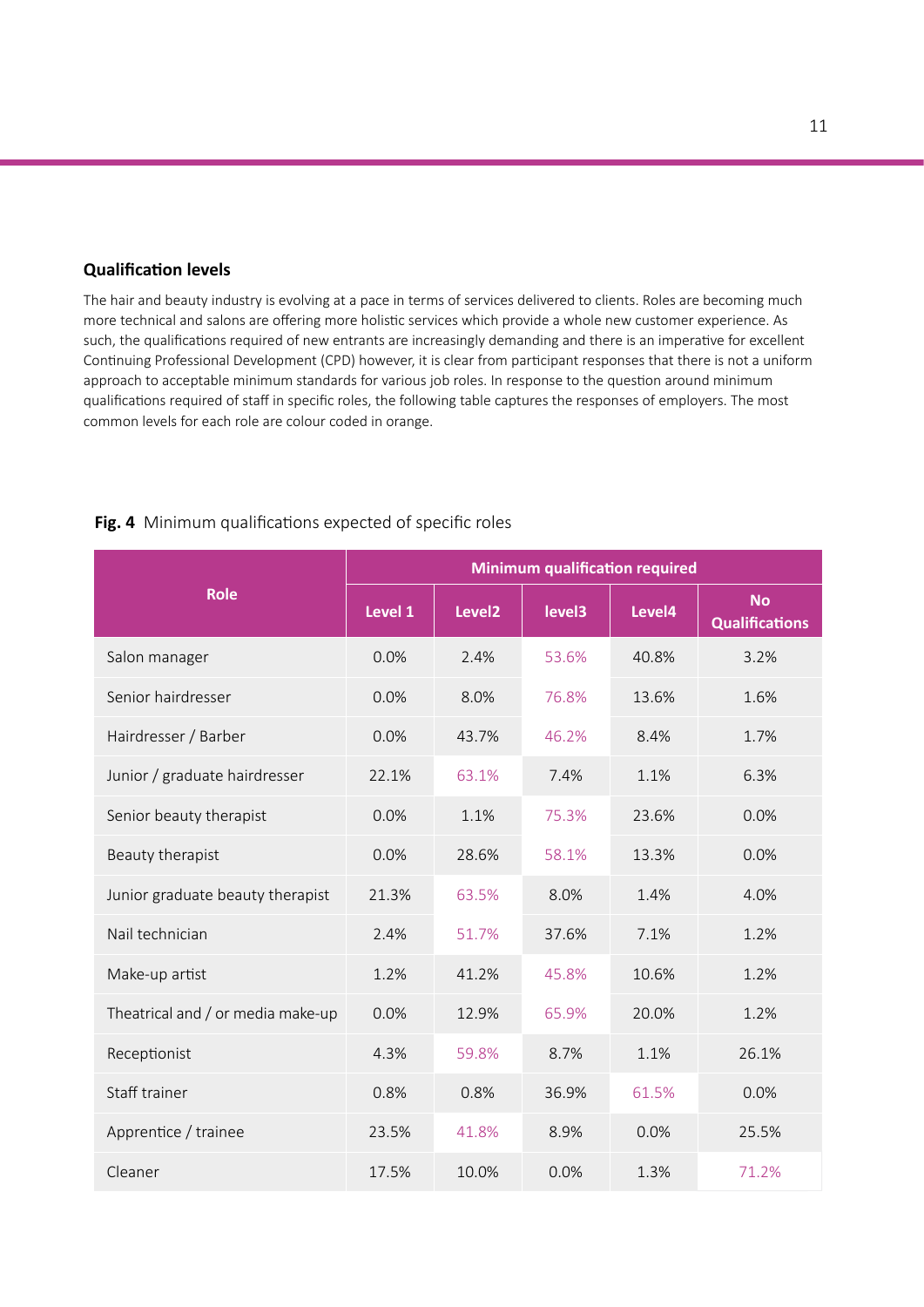The responses clearly indicate some disparity in employer views. Only the role of staff trainer has been selected at level 4 as a minimum by the majority of respondents (61.5%). Most expected minimum levels across all roles coalesce around level 2 and level 3 with seven roles at level 3 and five at level 2. There is clearly some disparity between minimum expectation levels amongst respondents. For example, whilst almost two-thirds of respondents indicated that level 2 was the minimum requirement of junior/graduate beauty therapists, over a fifth set the mark at level 1- this was also the case for junior / graduate hairdressers / barbers. In the case of hairdressers / barbers, there appears to be a split between setting the minimum requirement at level 2 and level 3, with a similar picture for make-up artists.

Over a quarter of all respondents appear to have low expectations of reception staff – stating that the minimum qualification expectation was 'no qualifications' whereas almost 60% set this at level 2. A similar (and possibly more alarming) picture emerged in terms of apprentice/trainee occupations with 25.5% setting these roles at a minimum of no qualifications.

Respondents indicated that the majority of staff possessed the minimum qualification required of their job role (62.9% of all respondents). 18.1% stated that staff had exceeded the level required with 15.7% stating that staff were working towards the minimum qualification. Across all job roles, of those who were working towards minimum qualification levels, the largest group were apprentices (68% of all apprentices) followed by juniors / graduates in hairdressing / barbering (43%) and juniors / graduates in beauty therapy (35.2%). 74.8% of respondents indicated that staff performing the role of senior hairdresser / barber had obtained the minimum qualifications. In respect of staff trainer, 57.3% of respondents indicated this was the case, 58.1% for salon managers, 80.8% for senior beauty therapists and 82.4% for beauty therapists.

#### **Competence and skills**

Respondents, for the most part, rated staff within their business as highly or very highly competent. This was particularly the case for team working (84.7% of respondents), positive attitude to work (82%), problem solving (76%) and selfmanagement (76.7%). The highest percentage of employers rating staff competence as only average at best was in respect of basic numeracy skills (44% of employers), basic literacy skills (35%), commercial acumen (30%) and leadership and management (30%). Within the responses to the 'open questions' in the survey, there was evidence underlining the view that there is an issue with basic (or functional) skills in the sector, particularly amongst new entrants and those recently qualified.

> **'We get new entrants from schools and colleges and their basic skills are so poor, we have to spend the first six months getting them up to speed on basic Maths and English.**

**Salon owner, Wales**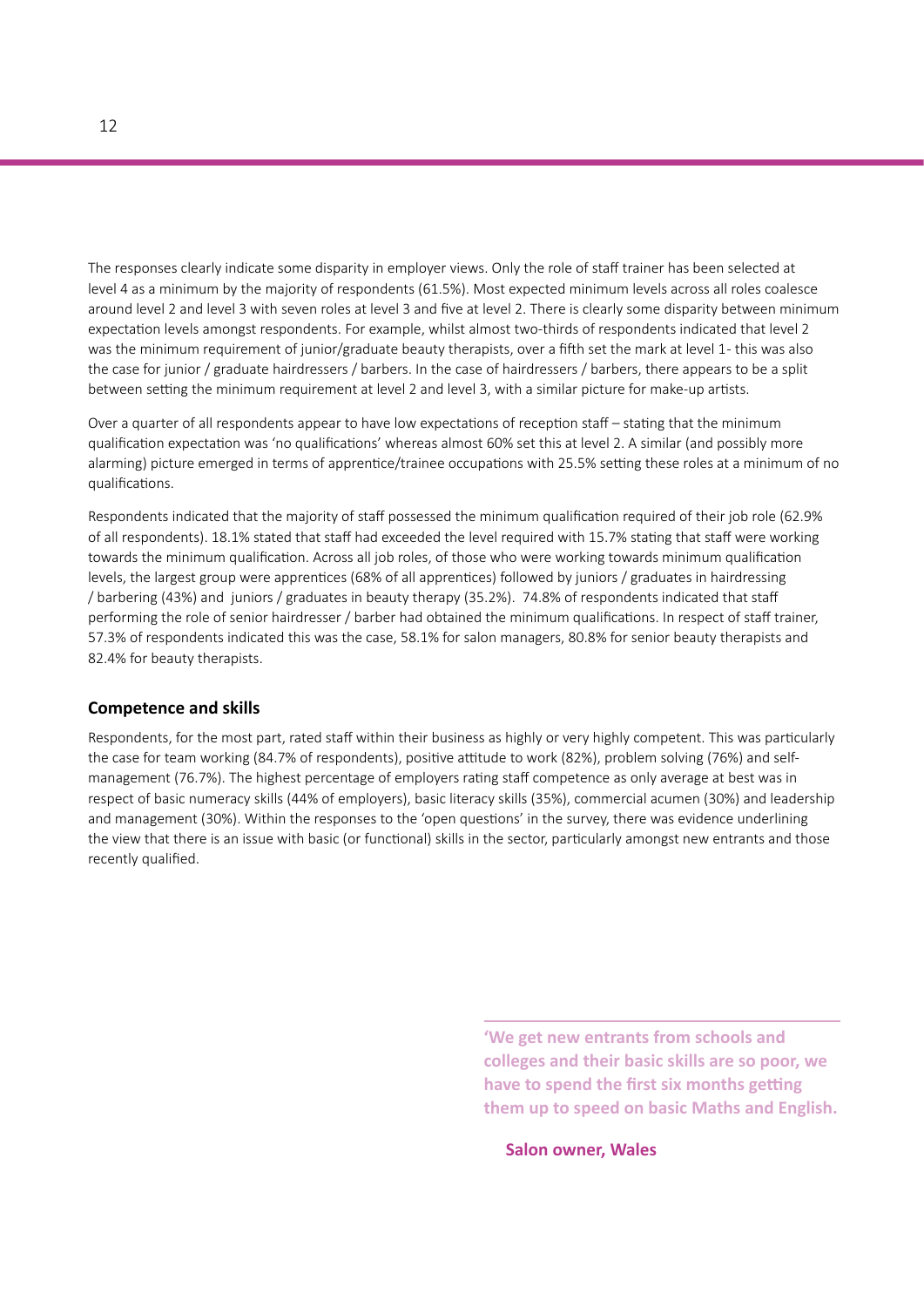Respondents stated that the main skills employees have had to acquire in the three years prior to the survey were:

- Technical skills advanced beauty therapy, colouring, skin treatments, microblading, micro-pigmentation, laser and light therapy, information technology
- Skills in response to regulation safeguarding, prevent agenda, health and safety
- Skills related to knowledge brand knowledge and awareness
- Softer skills communications, customer service, problem solving, team working, time-management
- Continuous professional development

Many of these skills appear to be required in response to servicing a more sophisticated client base. Where consumers in the past, would visit a hairdresser, barber or beautician for traditional services, such as a haircut, they now have a much expanded menu of affordable options to select from. In competing for this more discerning clientele, salons have to ensure that their staff are equipped with the skills and knowledge to deliver newer and increasingly innovative services.

> **'There is a general acknowledgement across the hair and beauty industry that customer expectations are growing and will continue to grow. We need to be able to adapt to this and make sure our staff's skills can meet the demand.**

#### **Employer, Liverpool**

#### **Gaps in competence and skills**

Half of all respondents stated that there were staff developmental needs in relation to competence and skills deficits; particularly in respect of numeracy, literacy, leadership and management and problem solving. The main reasons stated for these deficits were keeping up with the pace of change, increasing client demands, insufficient training and staff lacking motivation.

There is a clear recognition of where the gaps in competence and skills exist. There also appears to be an appetite and a move to address these deficiencies. Respondents indicated that some of the steps being taken to mitigate for these competence deficits included implementation of coaching and/or mentoring schemes (154 respondents), increased spend on accredited training (124 respondents), building team spirit and motivation (162 respondents) and changing work practices (96 respondents).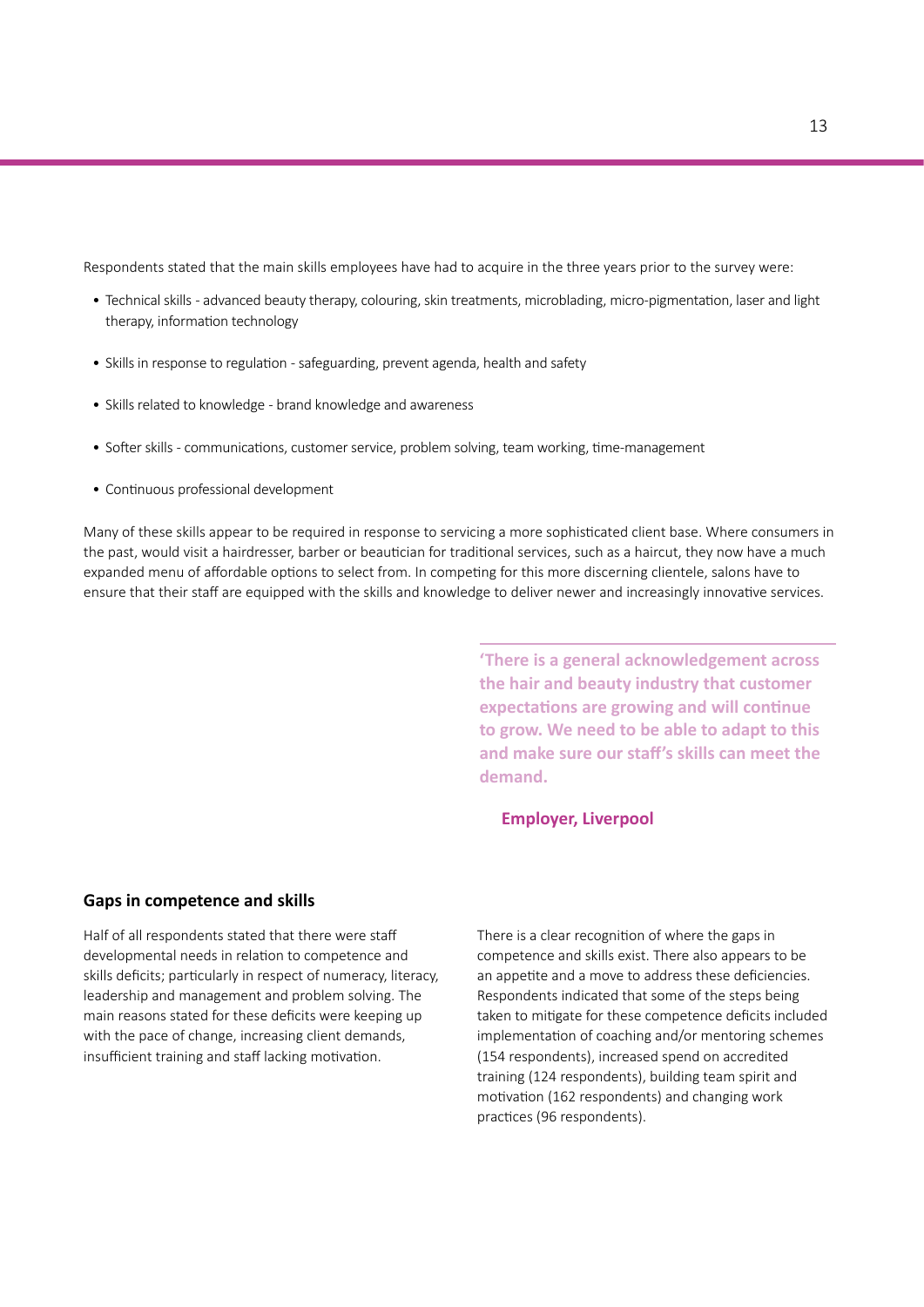#### **Training**

Training providers (both private and colleges) indicated that certain types and levels of training had been more in demand than others (from employers) in the three years preceding the survey. Levels 2 and 3 in hairdressing, barbering and beauty therapy were the most commonly sought qualifications. In addition, specialist training in techniques such as epilation, aesthetics, eyebrows, facials and lasering proved very popular. In relation to newer types of training in demand, training providers cited hot towel shaving, lash lifting, gel polishing, Russian lashes, microblading, hair-up, chemical peels, Thai massage and cosmeceutical skin care.

Looking ahead to the next three to five years, employers indicated that they would require a range of training for employees to keep up with developments in the sector and to mitigate for competence and skills gaps. These were themed into hard skills<sup>4</sup> and soft skills<sup>s.</sup> The main areas of training required within these themes were as follows:

#### **Fig. 5** Future training needs

#### **Hard skills**

Advanced training / qualifications (in barbering, colouring, styling / male grooming, aesthetics, epilation); functional skills; marketing / social media; level 3 / 4 (hairdressing, management, beauty); business studies; customer services; technical training (in aromatherapy, body massage, skin therapy, tattoo removal); microblading, body-electrical units

#### **Soft skills**

Flexible working; coping strategies; communications; relationship building, self-confidence; decisionmaking; motivation; team-working; creativity; problem solving; negotiation

It is clear that the ever-increasing demand of consumers is placing a challenge on stakeholders across the sector to produce and support a multi-talented workforce. This translates into the need for the availability and accessibility of qualifications which offer a variety of career routes into and through the hair and beauty sector.

This places the challenge firmly at the feet of the awarding organisation (VTCT) to continue to be at the forefront of developing high quality qualifications which meet the changing needs of employers and learners at the same time as ensuring a robust assessment and quality assurance process is in place.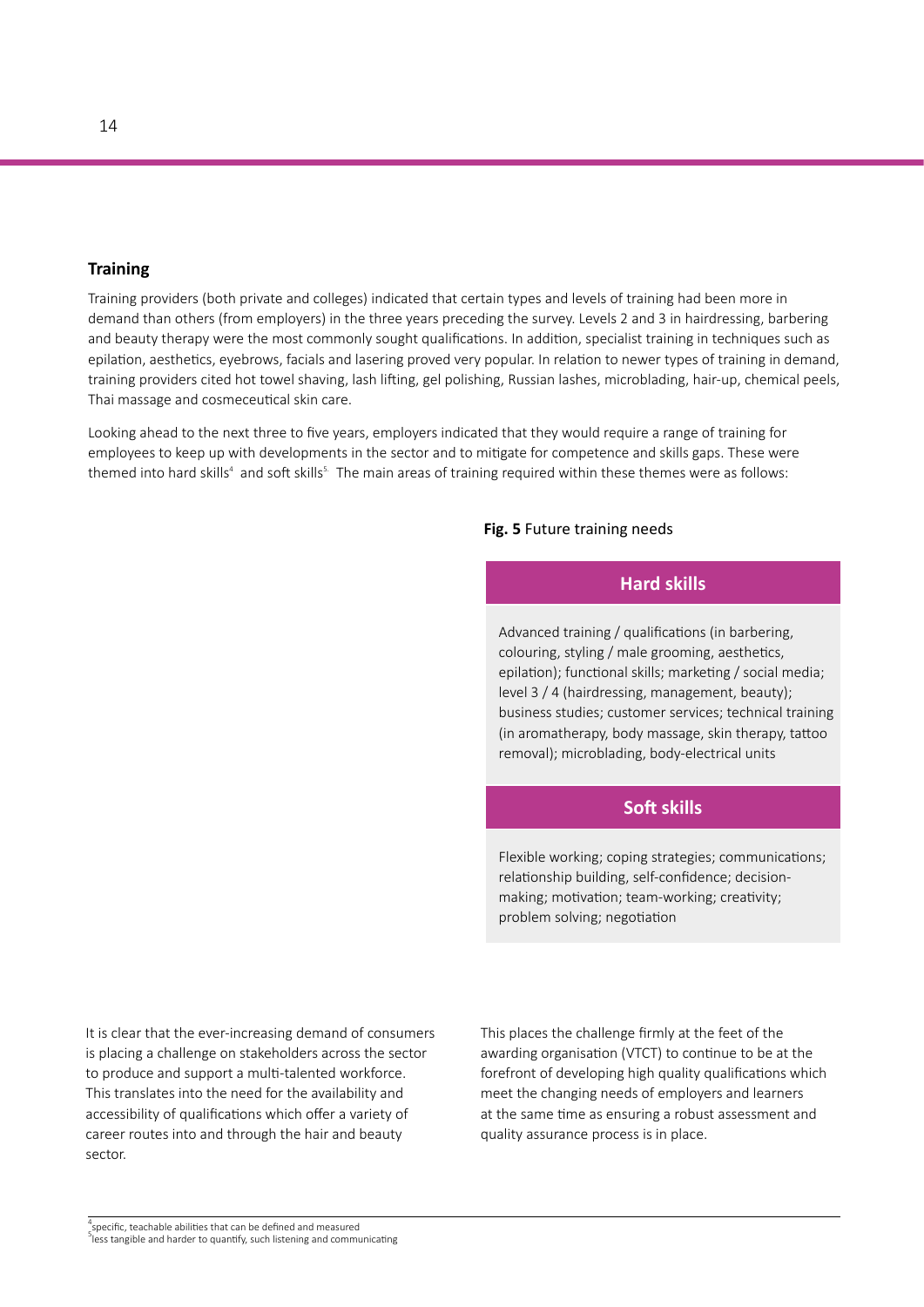## **SECTION THREE:** CAREER ROUTES IN HAIR AND BEAUTY

Evidence gathered from the open questions in the survey, the stakeholder interviews and the world cafe' workshop, highlighted the variety of careers open to students, graduates and the wider hair and beauty workforce. However, there was a general feeling that the opportunity to pursue non-traditional career routes was not being sufficiently (or widely) communicated. Indeed, many comments were received about the 'bad press' hair and beauty has received in terms of careers and aspirations. This included comments around the negative attitude of schools and careers advisers which unduly influences students (and parents) and which results in the view of hair and beauty as a default option, best pursued by those expecting lower grades.

Respondents commented on the 'dumbing down' of the achievements of hair and beauty trainees and of the industry in general. Participants stated the need for better career provision incorporating advice that did not just major on job roles in terms of being a hairdresser, a barber or a beauty therapist but also provided a wider scope of less traditional roles. There was also an emerging theme linked to careers throughout the research which alluded to the poor advice around the need for trainees to acquire good basic skills in English and maths. A number of employers commented on the fact that when they took on new staff, a considerable amount of time was spent bringing basic skills up to the levels expected in a salon.

It was clear that there was a strong sense amongst participants that hair and beauty should be painted in a better light in terms of careers. Words like 'technical', 'professional', 'artistic' and 'highly-skilled' kept surfacing. Skills comparisons were made with occupations in other sectors, particularly in relation to the need to adapt to new innovations, specialisms and techniques required of certain job roles e.g. cosmetic scientists, genomics and proteomics. It is roles like these that are not well 'marketed' early enough to potential entrants into the sector.

**'We need to alter the perception of the industry to reflect a dynamic passionate and creative industry. At each point it is about valuing employees and the industry we are in. It all starts with education and information sharing'.**

**Self employed hair and beauty practitioner, Kent**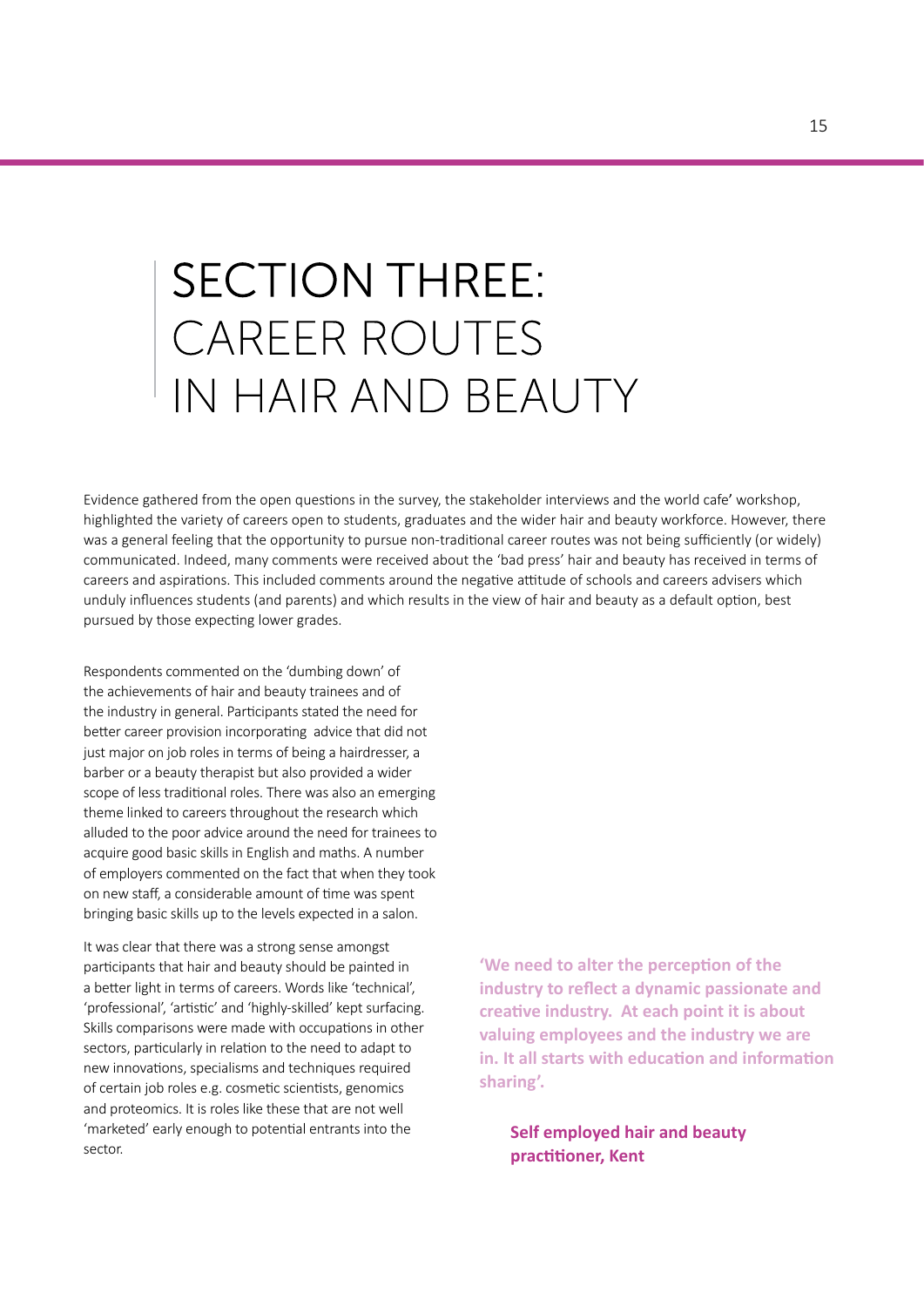However these less traditional roles do exist as career options and should be better communicated alongside traditional routes in order to open up the aspiration and ambition of students.

Evidence of the variety of non-traditional careers can be found through interrogation of the Standard Industry Classification (SIC 96.02 - Hairdressing and other beauty treatment) in the Labour Force Survey. This includes traditional activities such as:

- hair washing, trimming and cutting, setting, dyeing, tinting, waving, straightening and similar activities for men and women
- shaving and beard trimming
- facial massage, manicure and pedicure, make-up etc.

The above would all be classed within the standard careers expected within the sector and for the most part represent those Standard Occupational Classifications (SOC) that can be found in Annexe One (profile of the workforce). However, further analysis of the Hairdressing and other beauty treatment SIC Code through cross-tabulation with all SOC codes illustrates the broadening of occupations beyond traditional routes. Occupations begin to appear which would not necessarily be associated with hair and beauty<sup>6</sup> . These include broad occupations such as:

- Managers and directors in retail and wholesale
- Health associate professionals
- Arts officers, producers and directors
- Chemical and related process operatives
- Marketing associate professionals
- Marketing and sales directors
- Animal care services occupations
- Product, clothing and related designers
- Management consultants and business analysts
- Customer service managers and supervisors
- Metal making and treating process operatives
- Care workers and home carers

 $^6$  These occupations would add another 30,000 to the overall hair and beauty workforce.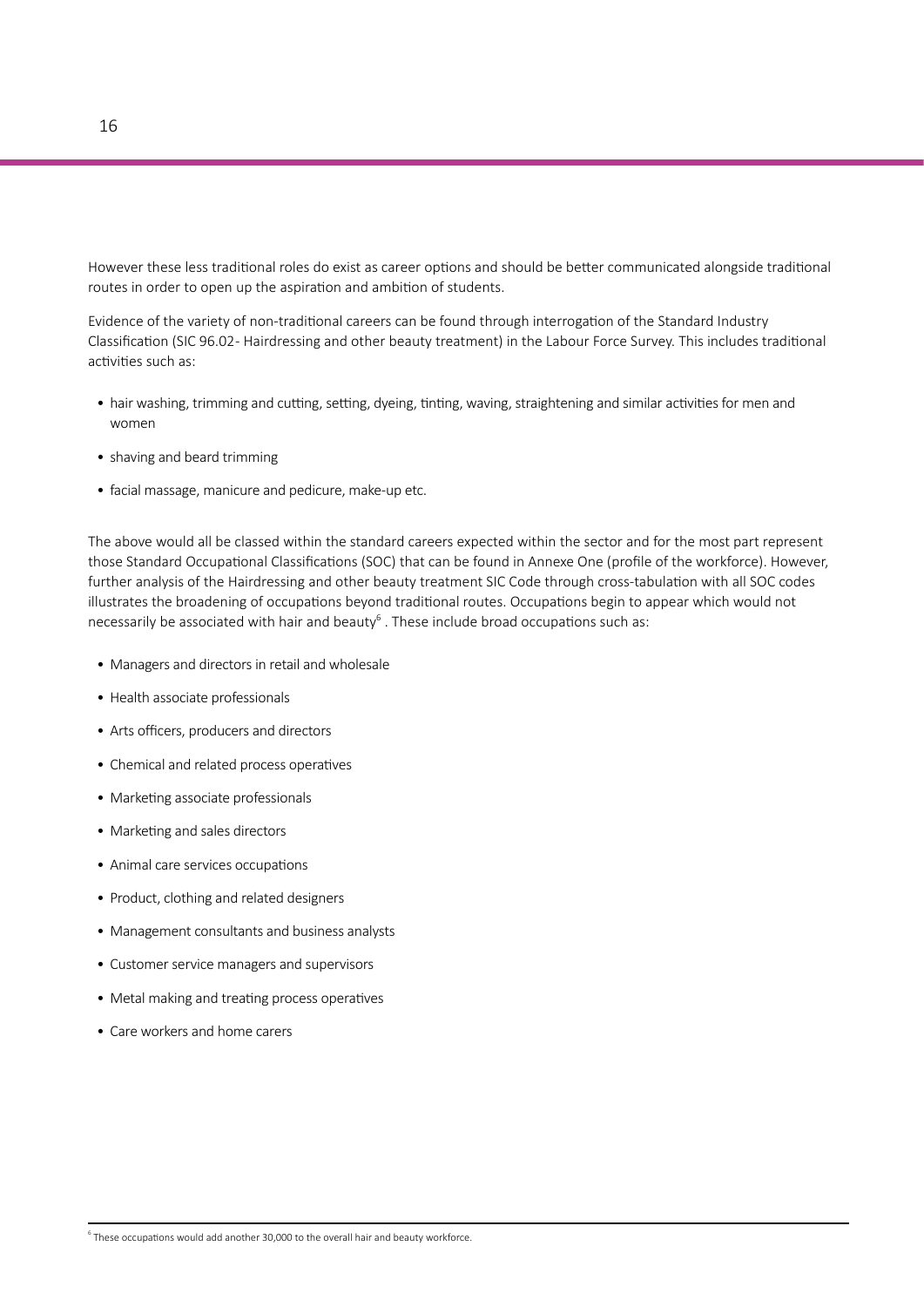Further exploration of non-traditional careers from other literature and online resources demonstrates that the routes open to individuals in the hair and beauty sector are many, varied and are accessible through a range of qualifications at all levels. The following table captures some of these careers and the possible routes into them:

| <b>Non-traditional career</b>                                                  | <b>Description / career route</b>                                                                                                                                                                                                                                                                                                                                                                                                                                                                                                                                                                                                                                                                                                                                               |
|--------------------------------------------------------------------------------|---------------------------------------------------------------------------------------------------------------------------------------------------------------------------------------------------------------------------------------------------------------------------------------------------------------------------------------------------------------------------------------------------------------------------------------------------------------------------------------------------------------------------------------------------------------------------------------------------------------------------------------------------------------------------------------------------------------------------------------------------------------------------------|
| <b>Aesthetic Skin Therapist / Skincare</b><br><b>Therapist</b>                 | There is a growing demand for beauty therapist to<br>specialise in skin treatments with the ability to carry<br>out techniques such as microdermabrasion, micro<br>current, galvanic and extraction methods, as well as skin<br>consultations and skin diagnostics. Specific training on<br>each technique is usually required to be able to offer<br>these services".                                                                                                                                                                                                                                                                                                                                                                                                          |
| <b>Body piercing / Tatooists</b>                                               | The use of highly technical tools to pierce skin and<br>create artwork on clients' bodies. There are no set<br>entry requirements but supervised studio experience<br>is required. Shadowing an experienced professional<br>or becoming a trainee in a salon or studio can provide<br>this; home study courses may act as a supplement. Ear<br>piercing requires a level 2 certificatevill.                                                                                                                                                                                                                                                                                                                                                                                     |
| Mortuary Makeup Artist or Cosmetologist /<br><b>Embalmer</b>                   | Specialisation within art makeup oriented at providing<br>comfort to the family of the deceased. Experience in<br>a funeral house and specialist course may help guide<br>the path towards becoming a mortuary makeup artist <sup>ix</sup><br>Embalming requires a more defined skillset, including<br>safeguarding and disinfecting <sup>x xi</sup> .                                                                                                                                                                                                                                                                                                                                                                                                                          |
| <b>Aesthetic Nurse Practitioner / Non-Surgical</b><br><b>Beauty Technician</b> | Aesthetic nurses usually work in partnership with<br>professional prescribers or some become prescribers<br>themselves of certain medicines such as Botox, Other<br>semi-permanent cosmetic enhancement treatments<br>include Dermal Filler, Laser and intense pulsed light<br>(IPL), Laser hair reduction / removal, Dermaroller,<br>Mesotherapy, Lip Enhancement, Omnilux, Coolsculpt and<br>Chemical peels <sup>xi</sup> . The British Association of Cosmetic<br>Nurses recommends at least three years of postgraduate<br>experience in adult nursing before getting into aesthetic<br>nursing. The Joint Council for Cosmetic Practitioners is<br>being currently being developed in order to formalise<br>required training and endorse accreditations <sup>xiii</sup> . |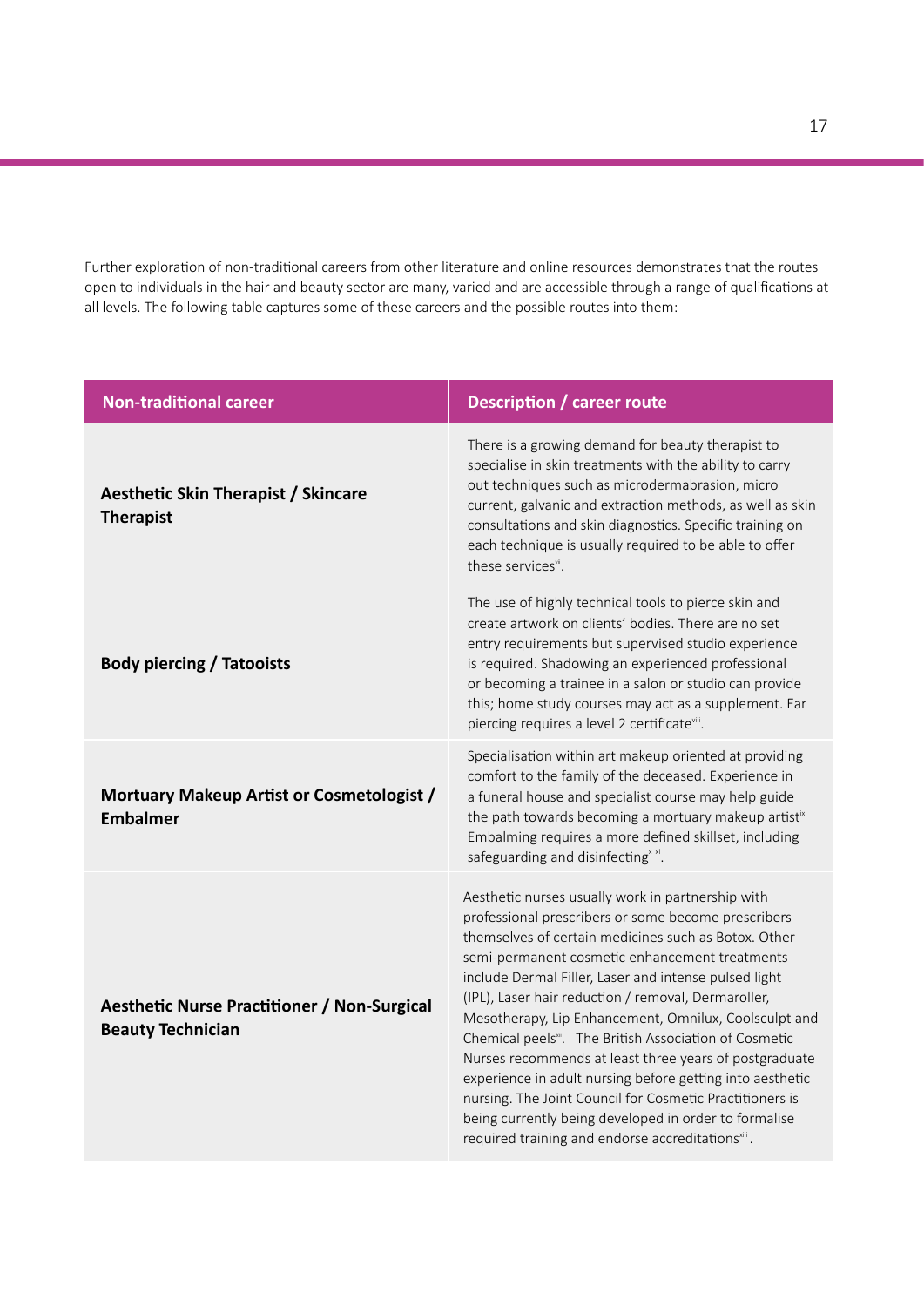| <b>Non-traditional career</b>         | <b>Description / career route</b>                                                                                                                                                                                                                                                                                                                                                                                                                                                                                                                                         |
|---------------------------------------|---------------------------------------------------------------------------------------------------------------------------------------------------------------------------------------------------------------------------------------------------------------------------------------------------------------------------------------------------------------------------------------------------------------------------------------------------------------------------------------------------------------------------------------------------------------------------|
| Semi-permanent Make-up Artist         | Specialisation in micro-pigmentation technique offers<br>opportunities for professionals looking for a career<br>change and introduction to the industry, including<br>nurses, aestheticians and beauty therapists. Candidates<br>can qualify in a few short weeks as there is currently no<br>officially recognised qualification in the UK. However,<br>private learning programs are availablexiv.                                                                                                                                                                     |
| <b>Drag Queen Consultant</b>          | Drag performers usually apply their own makeup but to<br>achieve the desired look some seek the help of a third-<br>party. Consultants are experts in makeup application,<br>design and wig styles. While no formal career path is<br>set, some courses in drag makeup can help gain the<br>knowledge needed <sup>xv</sup> .                                                                                                                                                                                                                                              |
| <b>Trichologist</b>                   | Clinical trichologists specialise in the diagnosis and<br>treatment of diseases of hair and scalp. Trichologists are<br>not medically qualified but are medically trained in areas<br>related to the health of the hair and scalp. The training<br>usually takes about two years <sup>xi</sup> and there is a professional<br>body - the Institute of Trichologists.                                                                                                                                                                                                      |
| Hair Restoration Surgeon <sup>*</sup> | These are doctors specialising in hair transplants.<br>Standards are regulated by a range of bodies including<br>the British Association of Aesthetic Plastic Surgeons,<br>the British Association of Hair Restoration Surgery, the<br>International Society of Hair Restoration Surgery and<br>the Royal College of Surgery. There are a number of<br>providers offering training which includes modules such<br>as graft cutting, incision making, medication, pre and<br>post-operation care, hair line design and Follicular Unit<br>Extraction graft extraction etc. |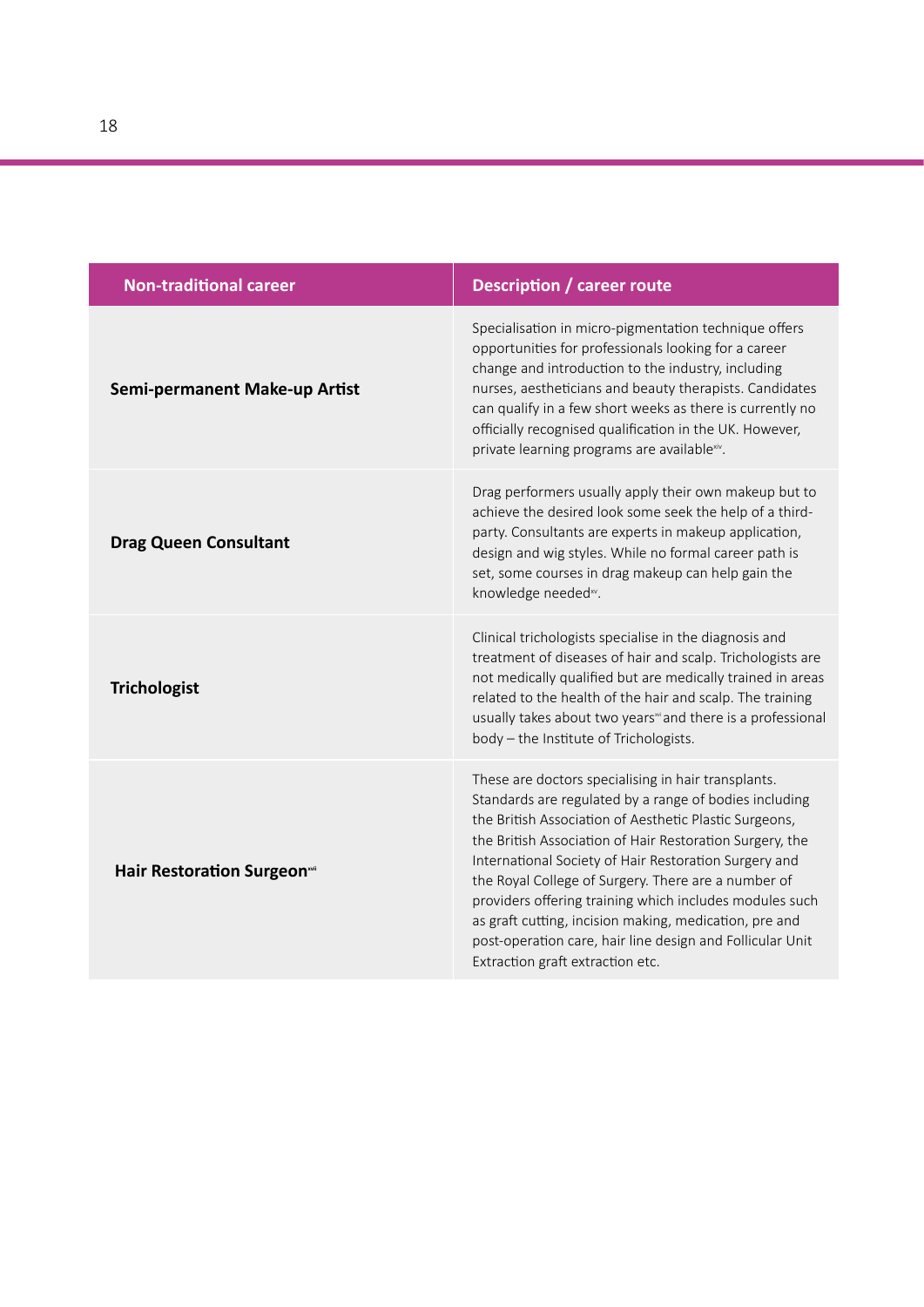| <b>Scientists (particularly Chemists)</b><br>and Laboratory Assistants | Working on the development of products used in the hair<br>and beauty industry. This includes identifying new, more<br>effective ingredients and testing formulations. This will<br>require at least a degree in STEM subjects <sup>xviii</sup> .                                                                                                                                                                                                        |
|------------------------------------------------------------------------|----------------------------------------------------------------------------------------------------------------------------------------------------------------------------------------------------------------------------------------------------------------------------------------------------------------------------------------------------------------------------------------------------------------------------------------------------------|
| <b>Beauty Blogger / Vlogger</b>                                        | There is some overlap with beauty copywriting, but<br>possibly with a less formalised path as no requirements<br>exist to become a beauty blogger. However, employed<br>Beauty bloggers may start with simply sharing a passion<br>for cosmetics and then become brand ambassadors once<br>they have gained popularity. Some brands, magazines or<br>other media outlets employ bloggers to enhance their<br>online presence and promote their products. |
| <b>Roles Supporting Rehabilitation</b><br>and Palliative Care          | There is a range of roles which support patient care<br>from both a palliative and rehabilitation perspective.<br>For example, aromatherapy, reflexology, acupuncture,<br>massage, reiki. In order to provide these services,<br>qualifications can be awarded and registration to a self-<br>regulated association can be an advantage <sup>x xxi</sup> .                                                                                               |

It is clear that hair and beauty offers both traditional and non-traditional careers routes which can be accessed at a range of qualification levels. These occupations can exist outside what is commonly recognised as the sector and this may result in routes hidden to prospective students. It requires better communications of options open to those seeking hair and beauty qualifications and a dismissal of the myth that the sector caters for individuals with low aspirations and qualifications. This needs to begin with comprehensive careers advice at secondary school and a concerted effort on behalf of industry stakeholders (colleges, private training providers, employers etc.) to widen the scope of knowledge and ambition of those working in the sector.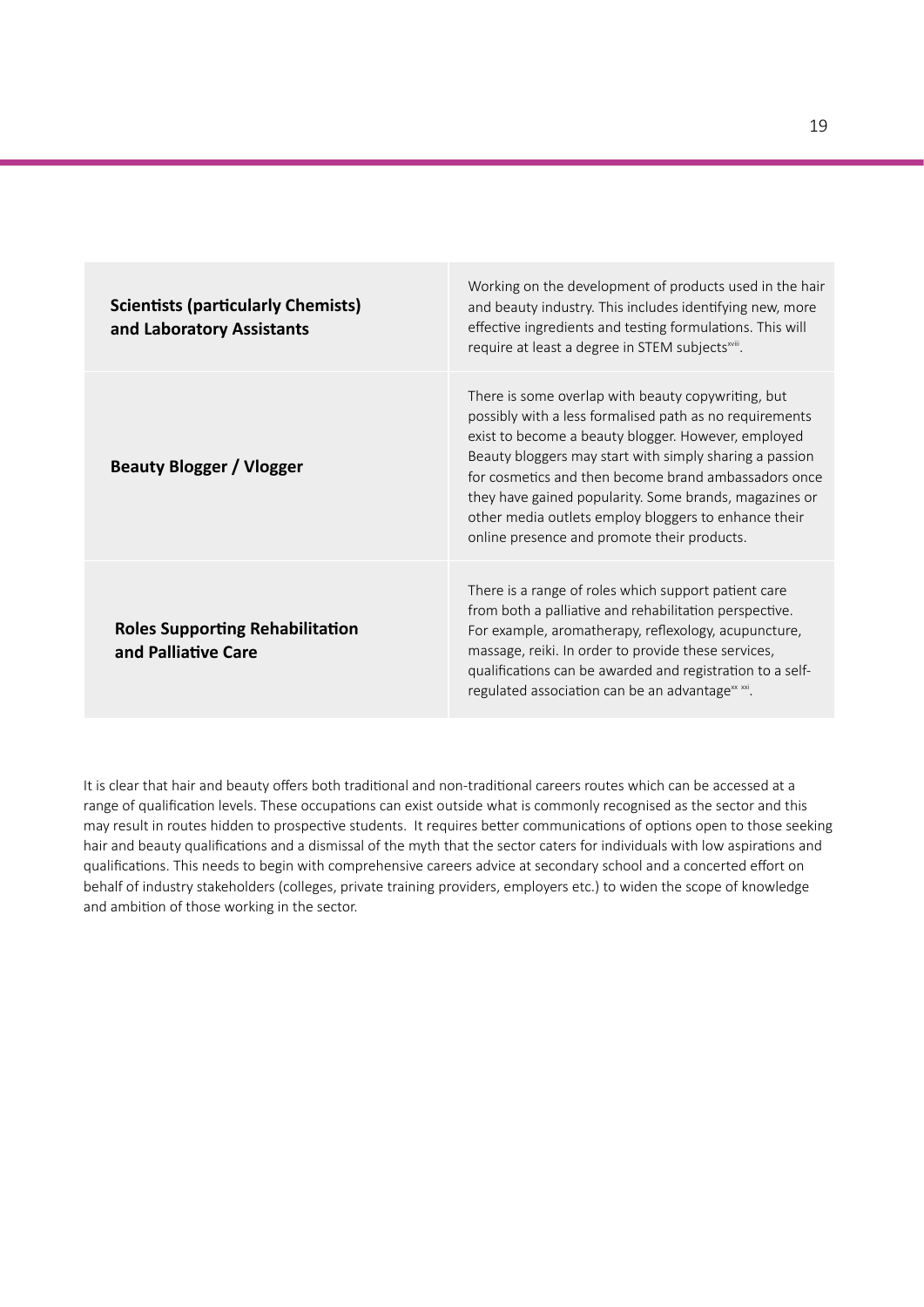# **SECTION FOUR:** DRIVERS OF CHANGE

In addition to capturing stakeholders' views on skills and qualifications, this research challenged participants to consider some of the internal and external factors that drive change and exert influence on the sector and which have the potential to do so in future. The emerging drivers were used in the interviews and workshop to undertake a skills foresight exercise, imagine potential future scenarios and to develop ideas on how the sector might respond to these scenarios. This section focuses on responses to questions on drivers within the survey followed by findings from the stakeholder interviews.

#### **Survey responses:**

- In the survey, respondents were asked to agree or disagree with a range of statements focused on the future of the sector. There were some mismatches between those respondents representing employers, and those representing dedicated training providers.
- Only 27.3% of training providers agreed that the pace of technology would exceed the pace of trainees; this rose to 46.0% for employers.
- 51.3% of employers agreed that an increase in the number of hair and beauty businesses would necessitate a similar increase in the number of training providers. This figure was only 37.5% for those respondents representing training providers.
- 57.1% of employers agreed that there were sufficient training providers at present to meet the needs of the sector. This rose to 69.7% in respect of responses from training providers.

#### **There was more consistency in the responses to some statements:**

- 82.3% of all respondents agreed that the demand for more advanced treatments would require new qualifications and / or training courses to be developed.
- 42.9% of respondents agreed that technological developments would make it difficult for training providers to keep up with the pace of change.
- Only 41.1% of respondents agreed that it was relatively easy to fill hair and beauty courses with students.
- 46.9% disagreed with the statement that in the next three to five years, there would not be enough training provision to meet student demand.
- Slightly fewer (41.6%) disagreed with the statement that in the next three to five years, there would not be enough training provision to meet employer demand.
- 78.5% of employers agreed that they would need to invest in qualifications / training to meet the demands of future developments within the industry.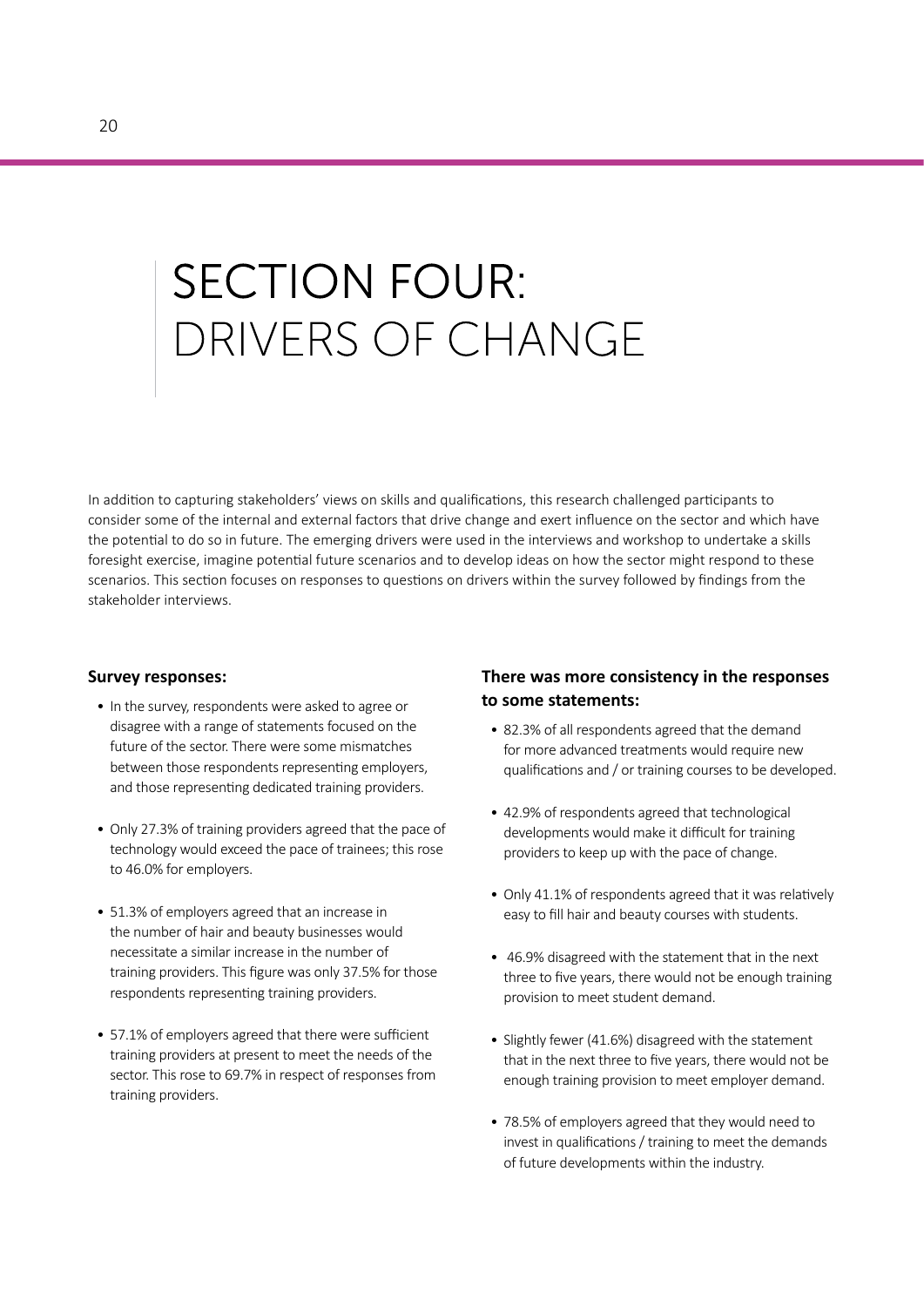#### **Training Provider, Bristol**

**The following summarises participants' views in relation to some of the external drivers of change that might impact on the sector:**

- 45.4% of respondents agreed that increased health and safety legislation would exert financial pressures on employers within the hair and beauty industry.
- 70.9% of respondents agreed that environmental legislation would require the health and beauty industry to more closely monitor practice.
- 87.3% felt that further regulation of the industry was necessary, with 85% stating that there should be a mandatory register of hairdressers and barbers.
- 71.8% of respondents stated that in order to ensure business continuity over the next three to five years, employers within the hair and beauty industry will have to diversify to meet consumer demand.
- 69.2% of respondents felt that local business rates would drive businesses from the high street.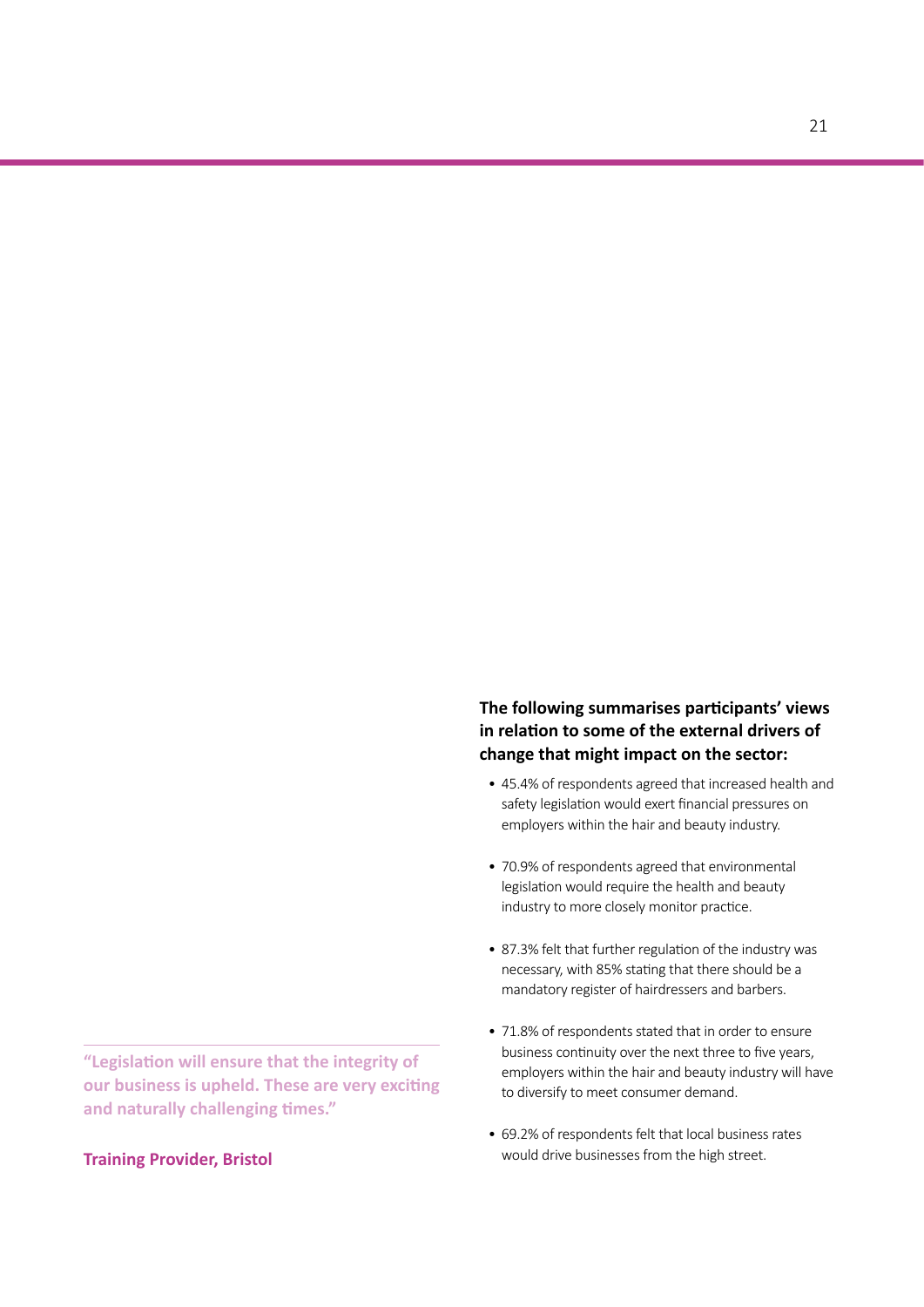Finally, respondents were asked to cite the three key skills challenges facing the sector. Many of the responses centred on variations of different themes. These included general training concerns (standards, quality, availability, monitoring, cost); regulation and legislation (enforced through government e.g. Skills Plan, Apprenticeship Levy, and / or required to raise standards e.g. mandatory register of hairdressers and barbers); technology (pace, cost); increased competition (saturated high street, internet, other areas such as health sector and supermarkets muscling in to steal business) and consumer demand (trends, desire for new technology, increased choice). The following captures some of the more specific responses from employers and training providers:

| <b>Employers</b>                                                                                                                                                                        | <b>Training providers</b>                                                                                                                                                       |
|-----------------------------------------------------------------------------------------------------------------------------------------------------------------------------------------|---------------------------------------------------------------------------------------------------------------------------------------------------------------------------------|
| • A lack of skilled and competent managers                                                                                                                                              | • Academic ability of learners in the industry                                                                                                                                  |
| • Apprenticeship reforms and the levy                                                                                                                                                   | • Business sustainability                                                                                                                                                       |
| • Business acumen                                                                                                                                                                       | • Changing trends                                                                                                                                                               |
| • Standard of students at entry level                                                                                                                                                   | • Consistency of training                                                                                                                                                       |
| • Competition and commercial viability                                                                                                                                                  | • Content of qualifications                                                                                                                                                     |
| • Costs and funding<br>• Customer demands                                                                                                                                               | • Cost of equipment - financial impact on training<br>establishments                                                                                                            |
| • New products                                                                                                                                                                          | • Development of advanced qualifications<br>• Funding - for training apprentices                                                                                                |
| • Mandatory registration of hairdressers / barbers                                                                                                                                      | • Stricter assessment process                                                                                                                                                   |
| • Health and safety guidelines / regulations<br>• Increase in need for technical skills<br>• Keeping pace with technology<br>• Monitoring of qualifications and training establishments | • Having staff trained to deliver the new technologies<br>• Make qualifications relevant to industry<br>• Maintaining good accreditation / certification - better<br>monitoring |
| • Social media and the Youtube generation of learners                                                                                                                                   | • More focus on the practical aspect in VRQ qualifications<br>• Professional registers and / or compulsory licences                                                             |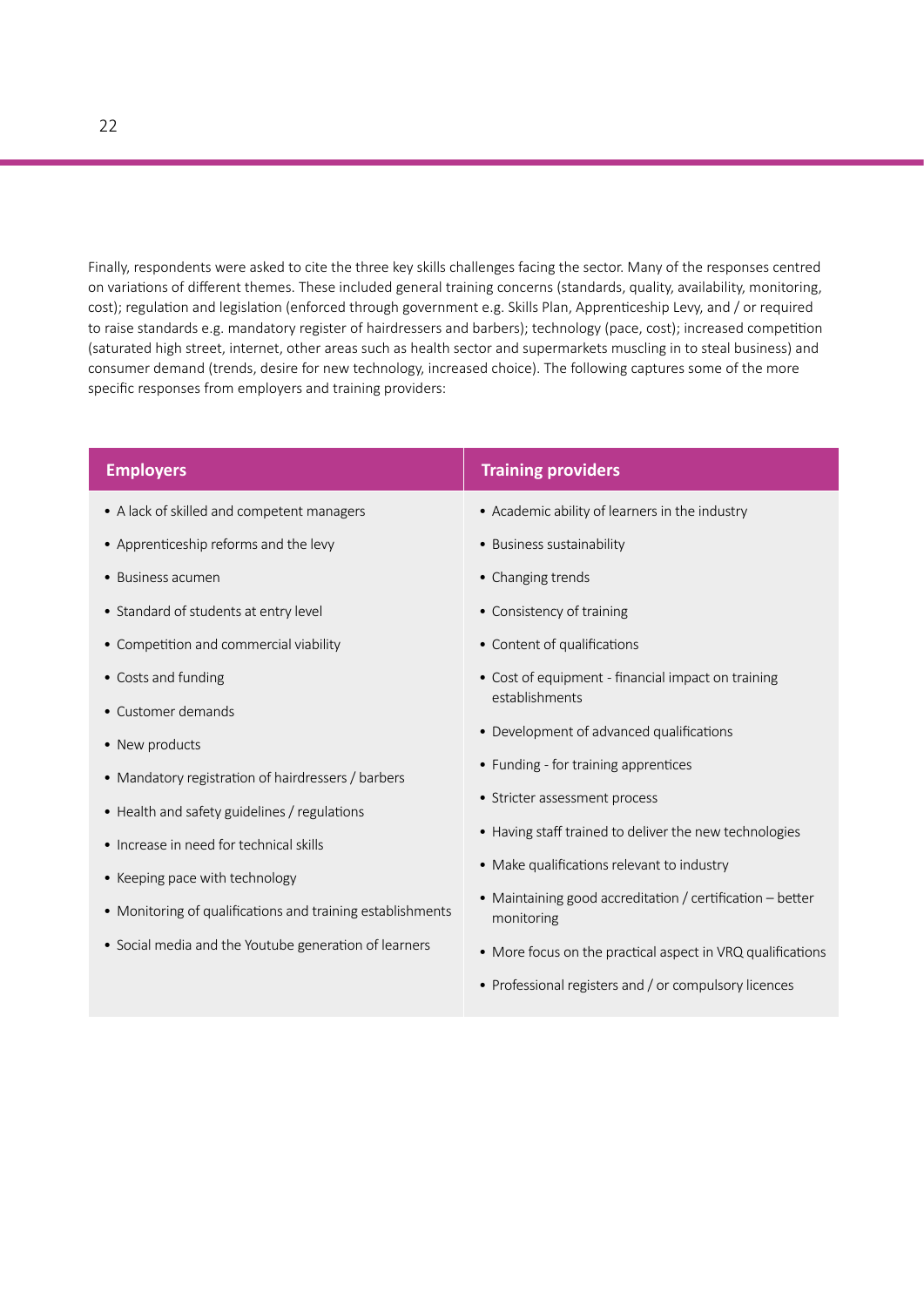#### **Interviews**

Interviews were conducted to explore and expand on some of the key themes and findings arising from the survey and in particular, the drivers of change. The interviews covered such things as identifying potential skill shortages and skills gaps, imagining future scenarios, assessing impact of these scenarios and developing coping strategies. Findings from both the survey and the individual interviews indicated that participants clearly felt that there were certain external factors that would exert influence on the sector (e.g. new technology, legislation and increased competition). In addition, participants were strongly in favour of developments which they felt would strengthen skills and lead to better work practices and which could be driven internally (regulation, diversification). The table below summarises some of the key drivers highlighted by participants:

| <b>Driver</b>                                                                                                                                                     | <b>Nature of driver</b>                                                                                                                        |
|-------------------------------------------------------------------------------------------------------------------------------------------------------------------|------------------------------------------------------------------------------------------------------------------------------------------------|
| Political<br>Any national political trends or circumstances<br>affecting the nation or a significant proportion of the<br>population e.g. a change in Government. | • Change of government<br>• Policy development<br>• New legislation<br>• Sainsbury report / Skills Plan<br>• Apprenticeship Levy               |
| Economic<br>Any economic trends or circumstances affecting a<br>significant proportion of a population e.g. cost of<br>products                                   | • Funding streams<br>• Cost of training<br>• Consumer demands for lower prices<br>• Competitive market<br>• Cost of new products / innovations |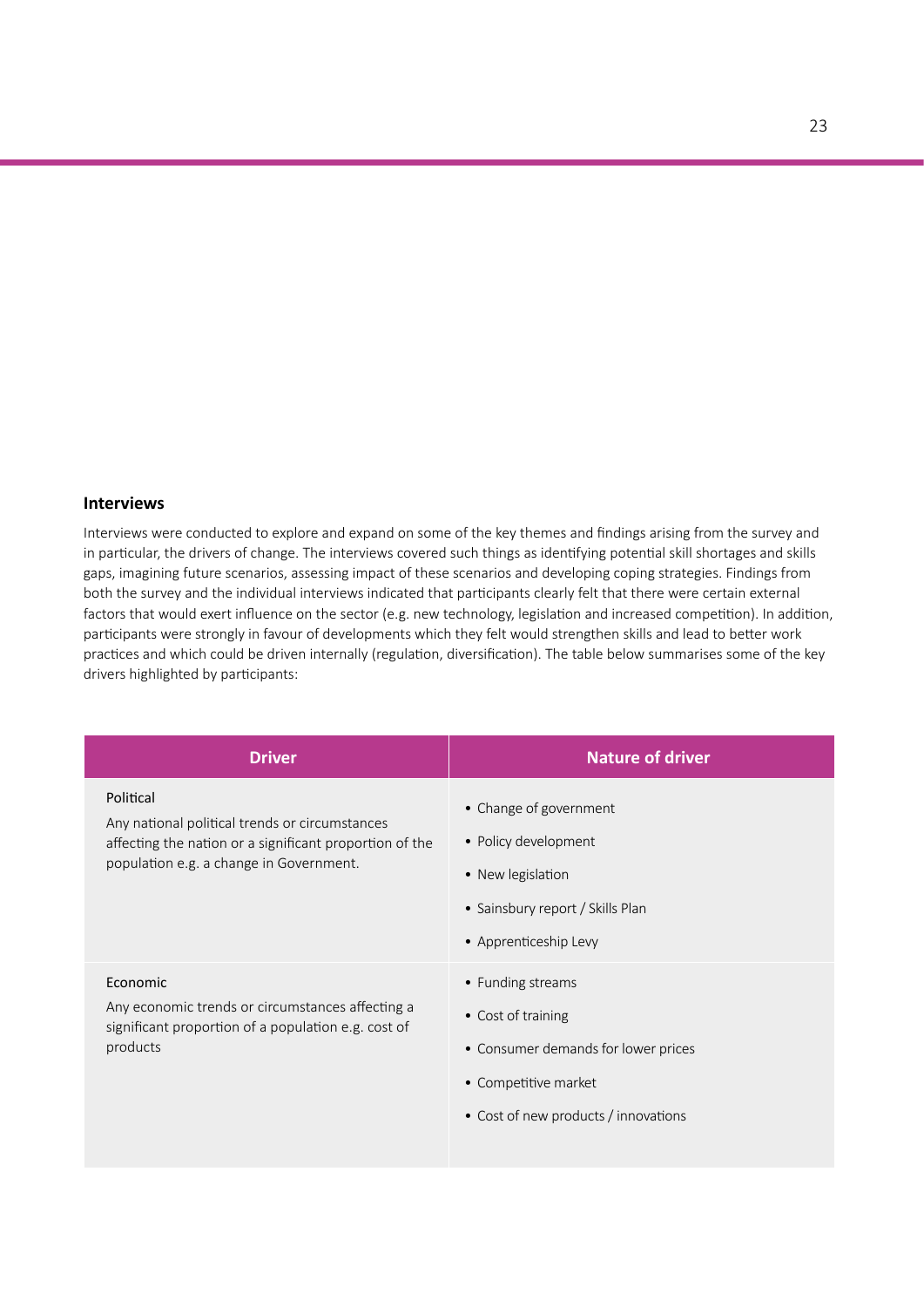| <b>Driver</b>                                                                                                                                                             | <b>Nature of driver</b>                                                                                                                                                                                                      |
|---------------------------------------------------------------------------------------------------------------------------------------------------------------------------|------------------------------------------------------------------------------------------------------------------------------------------------------------------------------------------------------------------------------|
| Social<br>Any trend or set of circumstances relevant to a<br>significant proportion of the population at large e.g.<br>ageing population                                  | • Demand for new treatments<br>• Trends in the sector e.g. male grooming<br>• Diversification of business activity<br>• Use of internet<br>• Demographics<br>• Luxuries now seen as standard<br>• Health and fitness demands |
| Technological<br>Any technological advance or changing use of<br>technology that is having an impact on a significant<br>proportion of a population e.g. online learning. | • Pace of innovation<br>• New products<br>• Internet<br>• Globalisation<br>• Cosmeceuticals                                                                                                                                  |
| Legal<br>New legislation affecting a significant proportion of a<br>population e.g. employment law.                                                                       | • Increased regulation - health and safety<br>• Mandatory registration / licence to practices<br>• Prevent agenda<br>· Implications of withdrawal from EU                                                                    |
| Environmental<br>Any trends or circumstances relating to matters to do<br>with the physical world e.g. recycling.                                                         | · Globalisation<br>• 'Green' lobby<br>• Sustainability<br>• Water shortages<br>• Carbon neutrality                                                                                                                           |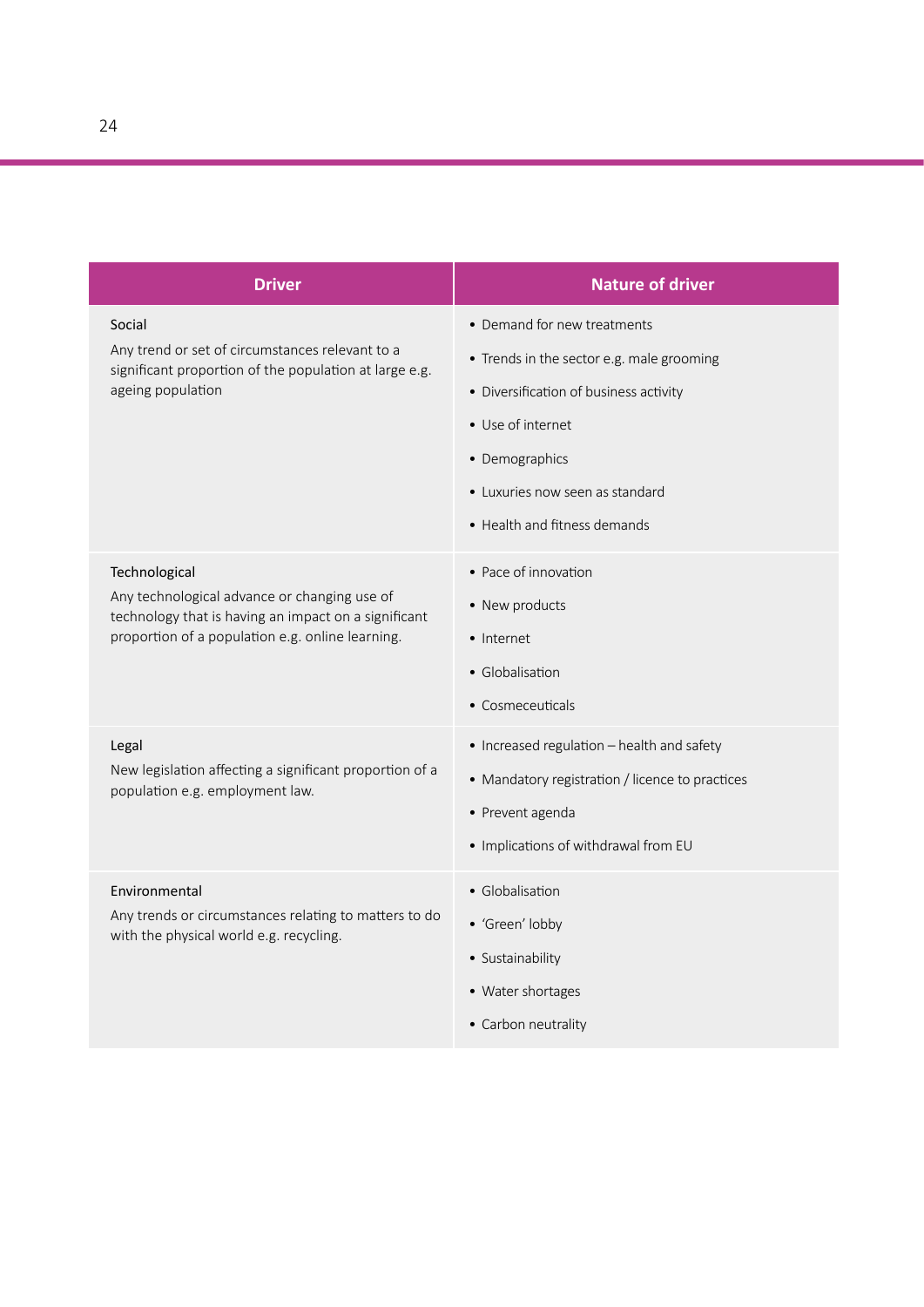# **SECTION FIVE:** POTENTIAL SCENARIOS

Exploring potential scenarios has become a key element in applying different approaches to understanding and preparing for the future. Scenarios explore how the world might look when taking into account the development of certain trends and when assessing the possible impact of external drivers. They are not forecasts, predictions or projections but rather imagined and alternative stories and visions of the future. In developing multiple versions of that future, they pose the question "what if?" Scenarios may incorporate some known current influencers but are intended to provide a sense of the 'direction of travel' rather than a precise destination.

The underlying drivers and themes for potential scenarios in this research were derived and developed from the initial survey responses. These were then refined and played and replayed in the telephone interviews and in the world café workshop to undertake skills foresights and to stimulate thoughts and ideas in relation to questions such as:

- What might each future look like?
- What might the potential impacts of each future be on different stakeholders?
- What implications might there be regarding skills, qualifications and training?
- What strategies and actions might need to be adopted (and by whom) to respond to each future?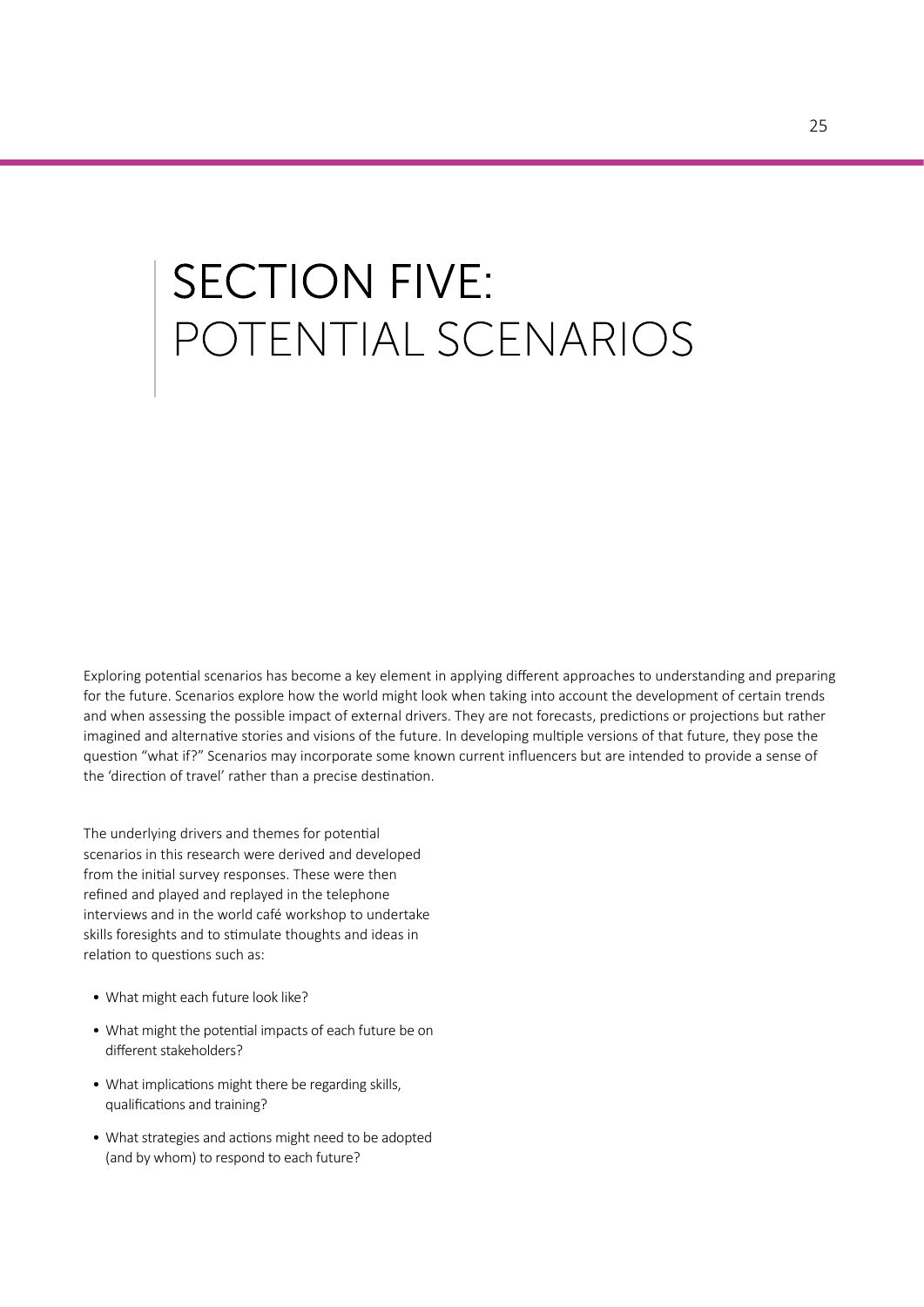The following three potential scenarios emerged. They are the imagined futures of those participants involved in this research.

### Scenario one - Competitive future

There was uniform agreement throughout the research that the hair and beauty industry had witnessed a boom in business numbers in recent years. Stakeholders were quite sure that this would continue over the next three to five years although there was some concern expressed about the possible impact of Brexit. Strong words such as 'proliferation', 'saturation' and 'explosion' were often used to describe the 'high street' with participants interpreting this in different ways. Some thought it was great for the industry, others bemoaned 'cut-price' operators and the dumbing down of skills.

Research commissioned by the Royal Mail and conducted by the Centre for Economic and Business Research in late 2016, confirms the startling rise in business numbers. Over the 12 months prior to the research, twelve independent personal grooming salons opened a week (626 in total) – the biggest net increase of all independent shops that year. The study found that as a result of these increases, the typical high street now contains an average seven independent barber and four independent beauty salons, a combined increase in businesses of 10.6%<sup>xxii.</sup>.

In this potential future, new start-ups continue to appear on the high street in ever increasing numbers. Businesses such as barbers, hairdressers, nail bars and beauticians proliferate. This scenario envisages a market close to saturation with prices driven down and the skills and qualifications of individuals in many on the new start-ups called into question. In addition, the sector sees the emergence of non-traditional businesses diversifying to offer hair and beauty services within their establishments. Salons and nail bars increasingly occupy space in supermarkets, hospitals and airports, capturing business where there is significant public footfall. Internet shopping continues to capture a greater market share, particularly in relation to product sales, online training and marketing of services.

Cut-price barbers occupy the lower end of the market, dominating high streets, increasingly renting chairs and space out, catering for cheap cuts delivered with reduced customer service. Nail-bars spring up and close down with regularity. Many of these are run by EU nationals and migrants from outside Europe. At the other end of the spectrum, higher-end businesses use sophisticated marketing techniques to target bigger-spenders, employing sophisticated techniques and state of the art technology.

The sector polarises around these two business models, squeezing out those long-standing businesses which have enjoyed a steady flow of customers for years. Traditional 'old-time' barbers and beauticians cannot compete with the low-prices and chair renters and neither can they muscle into the high-end market.

The result is that the public have more choice; they expect to pay less but this is reflected in the level of service received. With a churn in the number of businesses starting up and folding, there is no 'customer' loyalty and consumers move from one cheap establishment to the next. There are more opportunities for people to enter the sector at a very low level. However, this leads to increasing numbers of unqualified staff and less opportunity at entrant level for people with qualifications. This is reflected in salaries and terms and conditions. In addition, there is job insecurity for staff as business models at the lower end of the market are not resilient enough to weather economic downturns.

To compound the de-skilling of the workforce, potential students decide to bypass the cost and time required to gain qualifications and instead choose employment in cut-price establishments above training routes.

This has a knock-on impact on colleges, private training providers and awarding organisations.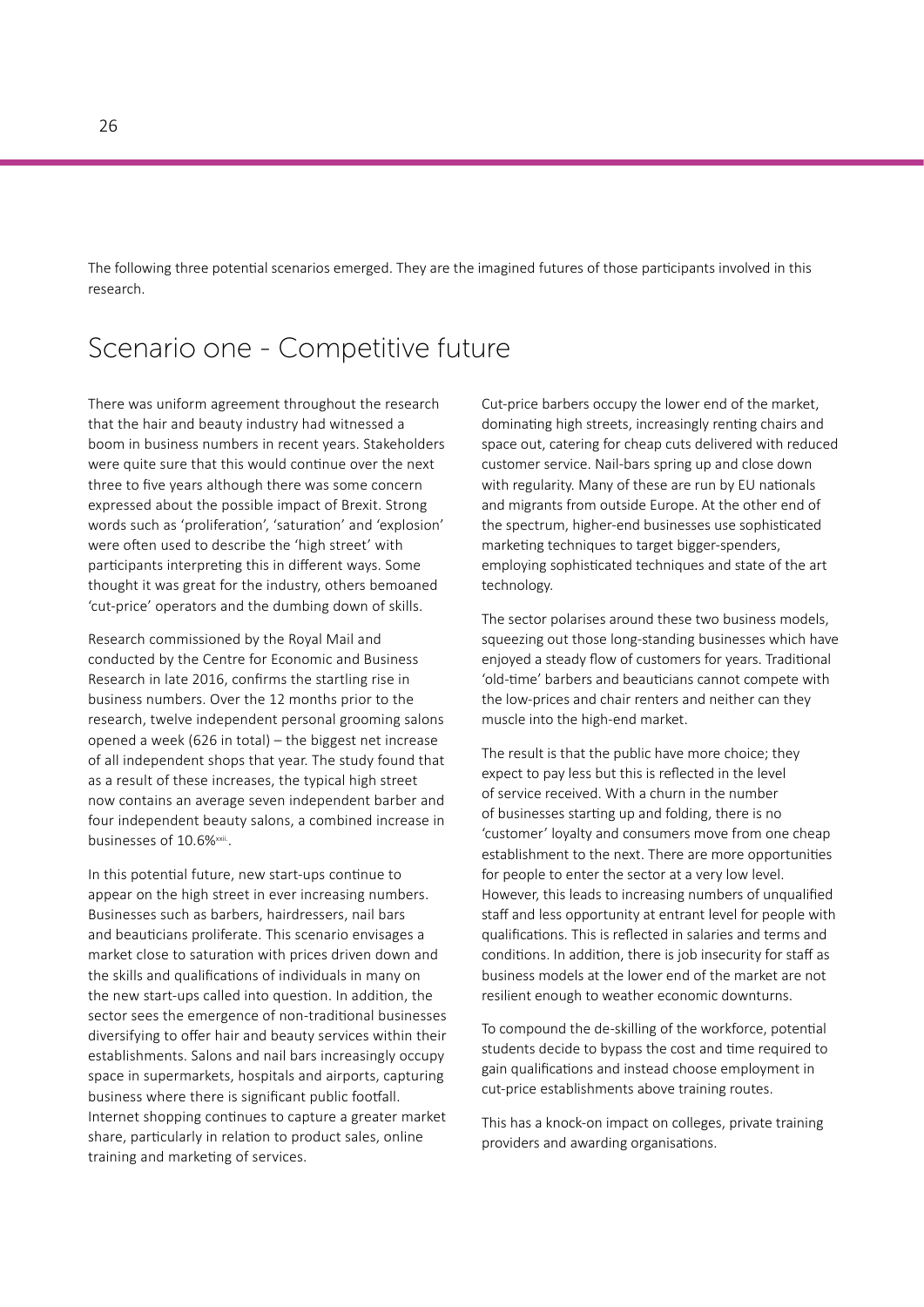The skills of the sector are further driven down and the 'stereotyping' of hair and beauty as a career for those with poor qualifications and low aspirations is amplified. Standards within the sector are similarly compromised with unregulated employers and businesses adopting practices accepted in other countries which are well below the levels expected in the UK. Reduced levels of hygiene, poor maintenance and use of tools and lack of specialist advice pose serious threats in terms of health and safety and public liability.

Away from the high street, competition can be found in the diversification of larger enterprises entering the market and offering services at the point of contact. These enterprises can compete with the 'low-end' businesses on price but deliver a better service and employ qualified staff in line with custom and practice.

They are able to offer a greater breadth in terms of training and qualifications which creates a threat and an opportunity in equal measure for training providers and awarding organisations. Some of these 'new entrants' have well-established internal training regimes which do not require any external input. However, there are opportunities for the development of new qualifications and training routes for those that require accredited pathways.

A further threat to training providers, awarding organisations and indeed other stakeholders is posed by the internet. Consumers increasingly choose to buy products online and this activity spreads to accessing other services such as online learning. The 'tech' generation

turn to web-based training such as YouTube videos, the majority of which is unaccredited and 'self-guided.'

This imagined competitive future will require a range of responses from stakeholders in order to be resilient and to survive and thrive. Businesses will need to be certain about where they can and cannot compete. It may be that whereas there is diversification of some businesses, others will need to take the opposite action and specialise.

 This may require them to support existing staff to acquire new skills or seek out new entrants which are ready trained. These might not just be technical skill related to hair and beauty, it may be skills linked to business acumen such as research, sales and marketing. Awarding organisations may need to develop new qualifications that meet the requirements of this more polarised sector.

This could include imaginative pathways that accommodate new entrants to the sector such as supermarkets. They will also have more of a part to play in monitoring and regulating qualifications. Training providers will have to develop more online content to attract learners, creating apps and finding ways to engage the 'tech' generation.

Schools and colleges will have to work harder to dispel the myths surrounding the hair and beauty sector. Finally, the unknown known of Brexit may have a part to play, particularly on the high street. If the rights of current EU nationals to live and work in the UK are withdrawn or restricted, the bubble of low-cost competition may be burst or at the very least be deflated.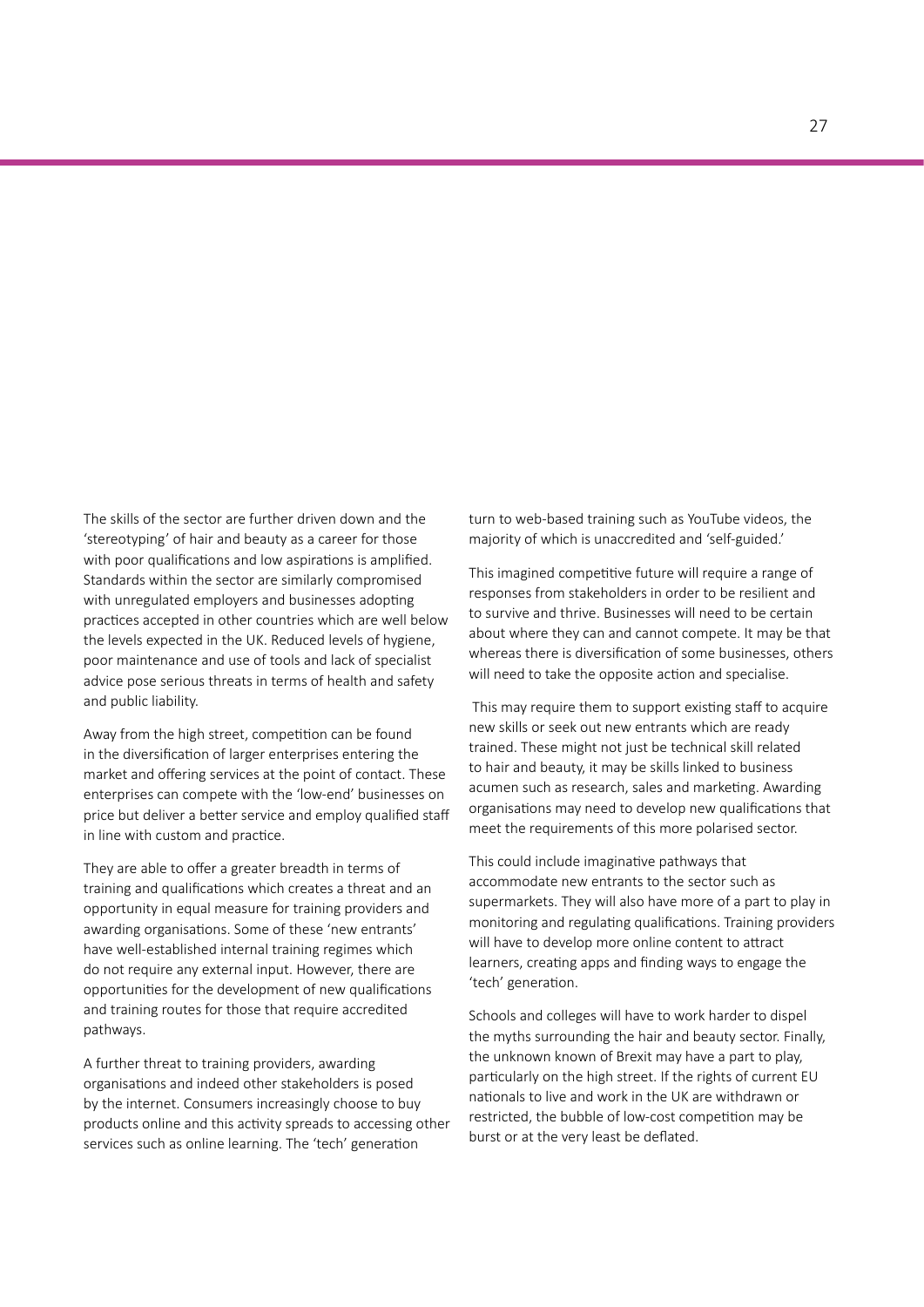### Scenario two - Reactive future

Participants in the interviews highlighted the potential impact caused by future legislation and regulation and the embedding of current initiatives. It was felt that the sector would need to adopt a very resilient approach in order to respond to a possible 'ever-changing' landscape in terms of skills and qualifications development.

This included the challenge posed by current legislation and its future impact on skills and qualifications and the potential of further regulatory enforcement. According to FE News, the further education sector has seen 50 skills ministers come and go in the last 60 years and there have been innumerable changes in policies during that time, creating a 'confusing system'<sup>xxiii</sup>.

The demise of the UK Commission for Employment and Skills and the changing role of Sector Skills Councils have contributed to this confusion. In addition, chopping and changing the role of the careers service by successive governments has left many stakeholders in a state of distrust – the only constant has been change and more is anticipated, creating a future of uncertainty.

In this scenario, hair and beauty becomes a reactive sector, continually forced into change by volatile external drivers in the form of legislation and regulation. Current initiatives such as the Skills Plan and the Apprenticeship Levy have become established and have necessitated stakeholders to rethink their approach to training, skills and qualification routes.

In addition, other factors have begun to exert a greater influence across the sector in the form of new and increased directives and guidelines. These include more stringent environmental and health and safety legislation, mandatory registration in hairdressing and barbering, license to practise regulations and the re-drafting of directives impacting on employment and the workforce due to withdrawal from the EU.

The Skills Plan leads to a range of issues which stakeholders need to address. With only one Awarding Organisation (AO) per Skills Plan, there is less choice for training providers, employers and learners. This in turn has an impact on cost as the lack of competition results in a monopoly. AOs must ensure robust responses to any criticism in terms of questions regarding justification of pricing, quality of qualifications, diversity of offer and innovation and experimentation.

AOs also must plan for delivery across 4 nations, as the Skills Plan only covers England. This sees some

stakeholders wanting access to more diversity, looking beyond England to acquire provision. The flip side of one AO acquiring a monopoly is the business uncertainty for those AOs not being awarded a Skills Plan. There is diversification in service offer with businesses adapting to survive. In the case of other stakeholders, students are faced with a decision regarding the progression route they take, no longer able to combine academic and vocational qualifications. This leads to greater specialisation in terms of secondary schools, colleges and private training providers.

Niche organisations emerge to cover those sectors of the economy which are not subject to a Skills Plan. These areas are not as stringently regulated and young people are at risk of obtaining sub-standard qualifications. In addition, these subjects do not attract learner loans.

However, many opportunities and positives emerge amongst the challenges. 'Technical routes' are given the same credence that academic routes have and there is more consistency in training across the hair and beauty sector. The qualifications are streamlined and there is more stringent policing leading to better standards. Training providers merge to ensure continuity, some choosing to work solely with adult learners. There is more robustness and greater expectation across the sector, as new ways of working emerge and good practice becomes embedded.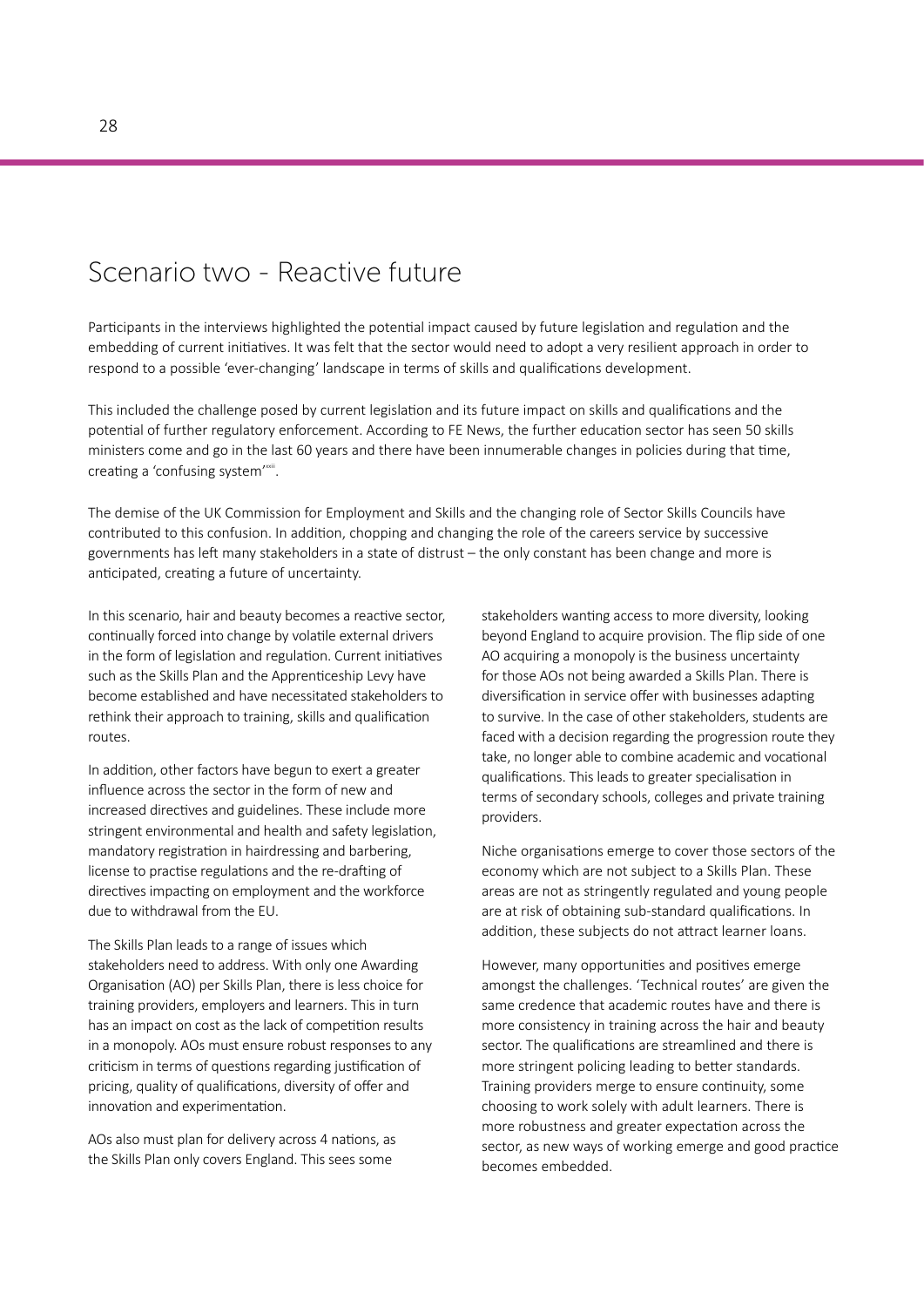However, the Skills Plan is not the only regulatory issue facing the sector. The unknown known of Brexit turns into a reality which has enormous implications for the sector. This includes impact on:

- stakeholders with business interest in other EU member states
- recruitment / staffing issues for employers
- FE Colleges with migrant students
- the currency of qualifications in the new EU
- the ability of migrant workers / business owners to continue to practise
- environmental standards

In addition, a mandatory register of hairdressers / barbers results in an increasingly qualified workforce which exerts new pressures and opportunities such as:

- increased costs for employers
- price rises for customers
- raised levels of competence
- greater consumer confidence
- new qualifications being developed
- better health and safety standards
- a more professionalised industry

In this reactive future, all stakeholders are presented with threats and opportunities and future proofing becomes essential. The need to think ahead and be flexible is critical. The sector becomes far leaner, more specialised, better regulated and new skills and qualifications routes are opened up for learners.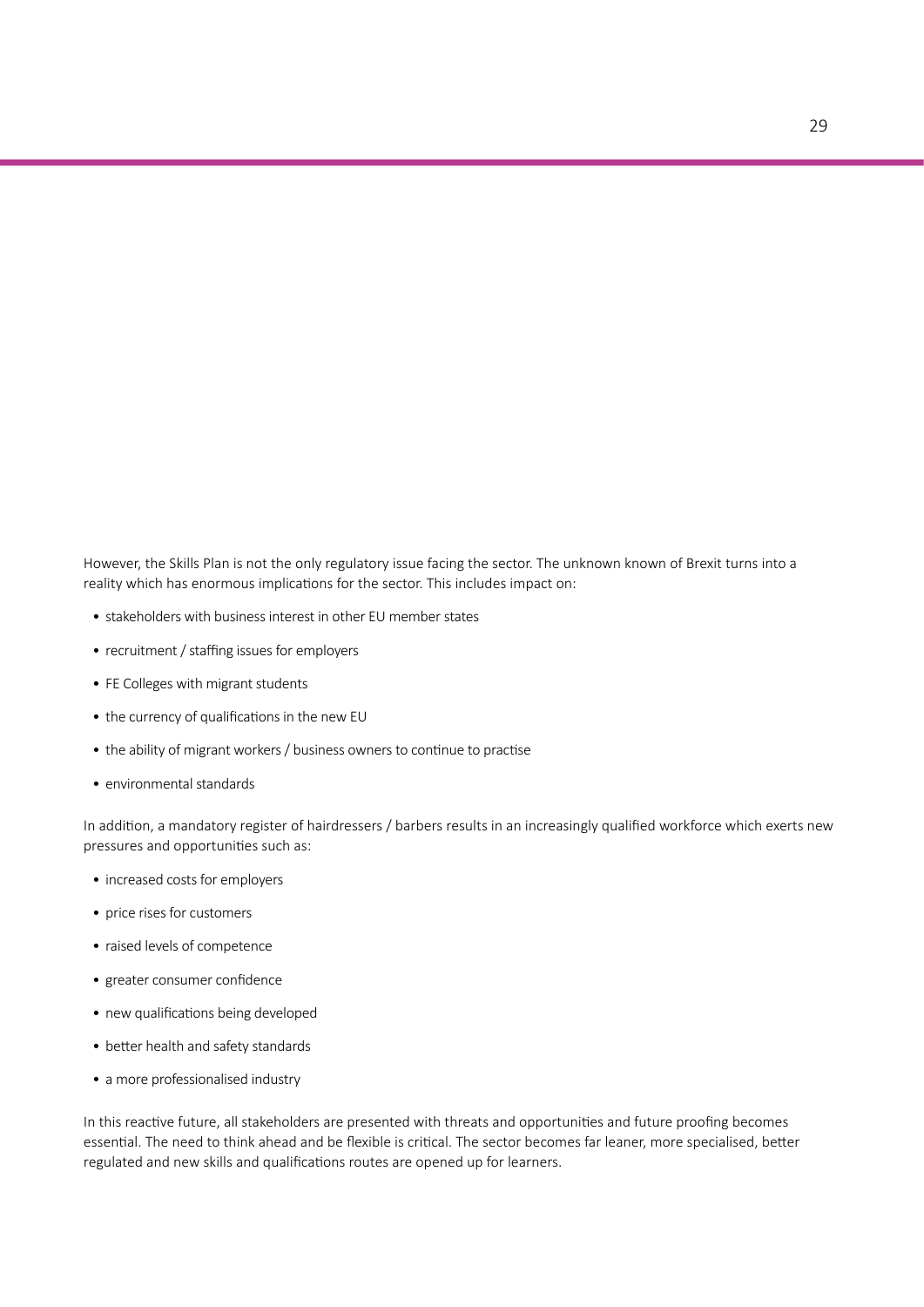### Scenario three - Innovative future

The word 'innovation' was a constant throughout this research. Participants looked back over the previous three to five years and recounted a multitude of new product developments, new technology and new ways of working. They also looked forward and imagined a future where this pattern continues at an ever-greater pace and, like a snowball, gathers up any new ideas and technologies in its path.

In this potential future, the pace of innovation snowballs, heralding in new techniques, new products and new inventive ways of using technology. In addition, the internet is being increasingly utilised to target and provide services to customers and students. Some stakeholders within the sector can take optimum advantage of this but others struggle to keep up with this pace.

The public's appetite for new methods, practices and trends escalates and larger enterprise, with more resources, drive innovation to new levels. The industry becomes incredibly technical, with hair and beauty blurring the edges of healthcare particularly in relation to cosmetic surgery. In addition, 'non-invasive' treatments are offered by other professions such as dentistry.

Competition at the 'high-end' of the market is intense. Skills in demand include those with technical competencies such as cosmetic scientists, advanced genomics, proteomics and stem cell research and those with marketing, communications and sales skills. In addition, IT skills are in demand across the sector as the technology itself is being increasingly used to target and service customers through social media, campaigns, online learning etc.

Progress and innovation also take the form of more advanced products including natural hair colourings, laser scissors and experimental spa treatment. New regulations in the form of environmental and health and safety legislation emerges, particularly around issues such as carbon neutrality and water usage.

The sector begins to attract students from a range of disciplines some of which are traditionally linked to hair and beauty but others which are from non-traditional areas such as science and medicine.

The impact of this scenario includes:

- Pressures arising due to a shortage of trainers with the ability to conduct train the trainer sessions in new techniques and the knock-on effect in training students
- The demand on suppliers to increase their range and number of product trainers
- The inability of some training providers / employers to afford new products / technology
- An increased cost associated with up-skilling staff and a subsequent impact on wages
- Employees replaced by technology e.g. avatars
- Increased prices for the consumer
- Mergers to enable businesses to compete
- A wider choice of services for consumers
- Increase in the cost of training for students

What emerges is a much more diverse sector, with standards raised and training providers and employers working hard to keep up with the speed of innovation.

In this scenario, the AO plays a pivotal role, keeping access open, costs down, monitoring the industry and playing the part of a very forward looking partner.

The potential challenges and opportunities that the hair and beauty sector may face in the future, as set out above, highlight that it is vital that Government does all it can to ensure the sector continues to flourish and contribute to the UK's prosperity.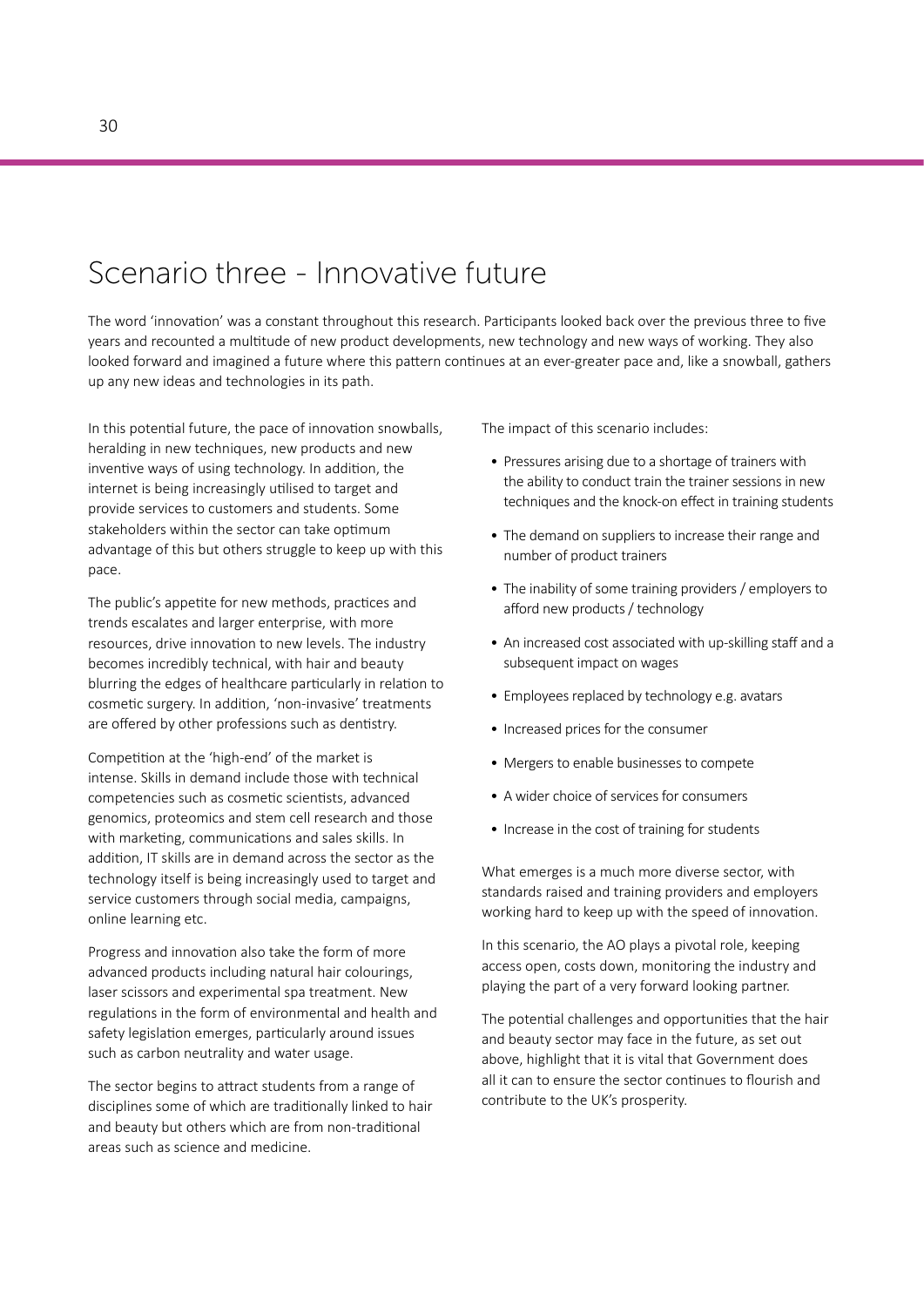## **SECTION SIX:** CONCLUSIONS AND RECOMMENDATIONS

This research, set within the context of vocational and technical education transformation (in terms of apprenticeships and the proposed Skills Plan), has developed an insight into the skills and qualifications world of hair and beauty. The sector is underpinned by a multi-talented workforce of around 300,000 individuals (1% of all working people in the UK economy). In drawing conclusions and making some recommendations from the findings, one thing is abundantly clear, stakeholders across the sector are rightly proud of their 'profession' and the skills and knowledge that equip them to carry out increasingly technical and advanced services for consumers.

The hair and beauty industry is fighting hard to shed the label of being a default career route; the stereotypical image of a hairdresser, a barber, a beauty therapist is changing into a far more complex, multi-faceted mosaic. The traditional talents of old remain but are now augmented with a whole new array of skills which didn't exist (and due to technological limitations couldn't have existed) in the not too distant past. That said, there are still some things that have remained relatively stable, not least the propensity for women to heavily outnumber men across the industry – particularly in beauty.

A picture has emerged from the findings which portrays a sector preparing itself for future challenges and opportunities whilst retaining its roots in the delivery of professional services to well-established clients.

The sector comprises businesses of all sizes from the single self-employed (operating from home or from a mobile unit) to large organisations operating across all four nations of the UK. Within this assortment of businesses there is also an impressive range of services being delivered, sometimes focused on one area (just barbering or just hairdressing) but more often than not, delivering across a range of areas in hair and beauty.

The accessibility and range of training provision across the sector is well regarded by employers. In addition,

where reference was made to VTCT as the awarding organisations, praise was fulsome in terms of its responsiveness and its ability to stay ahead of the curve in terms of qualifications development.

This report has considered trends in the hair and beauty sector and how they might evolve in the next  $5 - 10$ years. Currently, the sector is not well prepared to face these changes, however based on this research, VTCT is looking to make the following recommendations on how Government can support the sector to address future challenges and opportunities.

#### **Qualifications and Regulations**

• The hair and beauty industry is evolving at a pace with roles becoming much more technical and as such expectations regarding qualifications and skills are increasing. This situation will require a constant review and refresh by all stakeholders in order to meet the challenge of ensuring that there is a skilled and available workforce.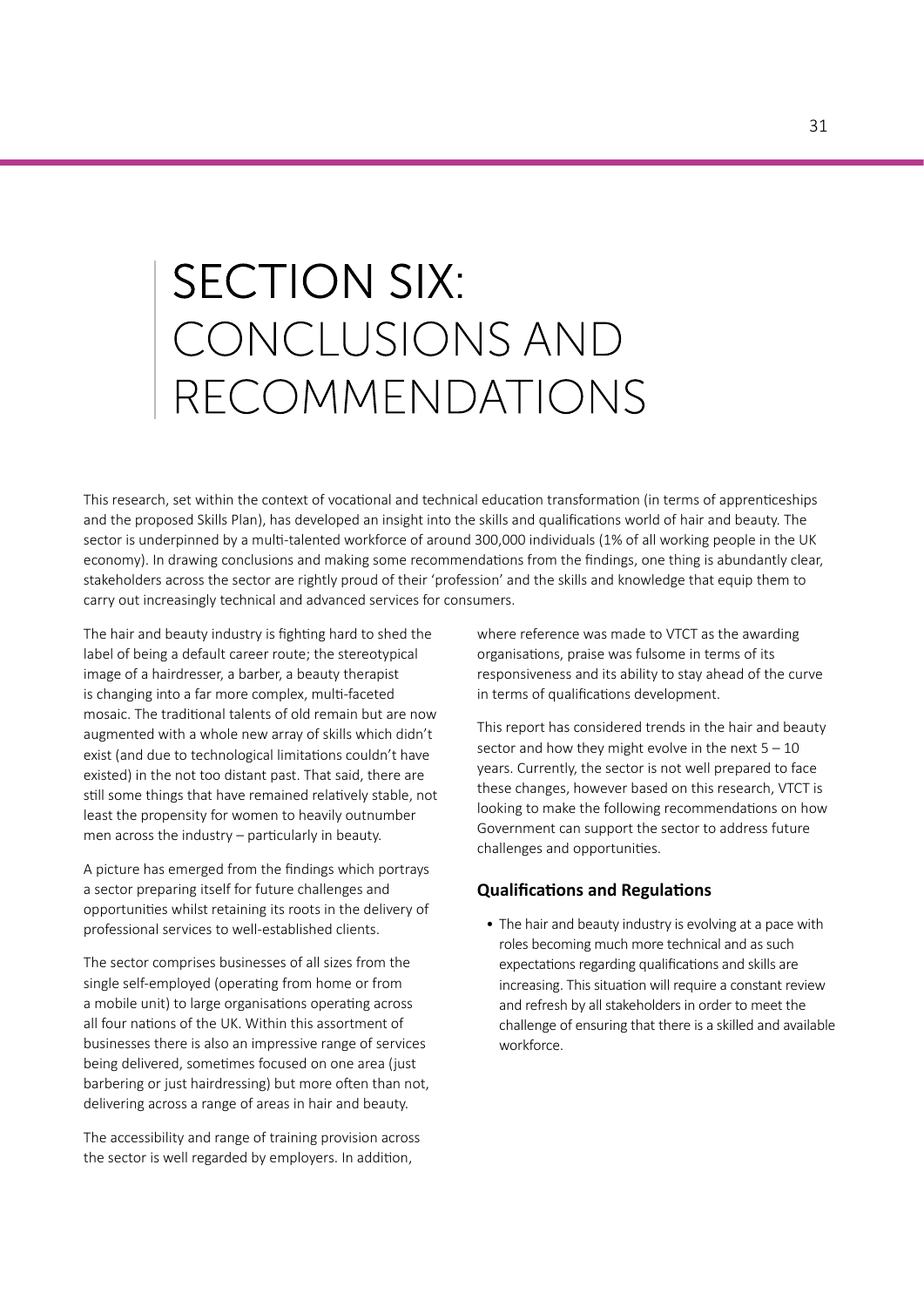## Recommendation 1:

*The Government should support an industry-led investigation into the accreditation of training providers to ensure that all providers in the hair and beauty sector are offering high standards of training and qualifications – especially given the growth of the 'tech' generation and web-based training.* 

### Recommendation 2:

*Government should update regulation to ensure that all practitioners across the ever broadening hair and beauty sector are properly qualified.* 

## Recommendation 3:

*The Government needs to ensure that training and qualifications in the hair and beauty sector meet the demands for high quality training required by the rapidly evolving industry.*

- A range of drivers of change were identified in the research. The most significant of these will probably fall within the realms of politics and legislation. The Skills Plan, Brexit, the Apprenticeship Levy and increased environmental and health and safety legislation all appear to loom large in the not too distant future. The sector needs to do all it can to prepare for these.
- Potential initiatives such as a mandatory registration of hairdressers and barbers would contribute greatly to ensuring a qualified and skilled workforce. This would also impact positively on the confidence levels of consumers. Wherever possible, stakeholders should support initiatives such as this through marketing, sponsoring and campaigning activity.

## Recommendation 4:

*The Government should introduce a mandatory register of hairdressers and barbers which would contribute to ensuring a qualified and skilled workforce. In addition, this would give greater confidence to consumers.*

#### **Skills, Careers and Training**

In such a fast-paced environment, it is not only new entrants that need to be equipped with the qualifications and skills required, those already employed in the sector need to be equally catered for in terms of CPD.

More needs to be done at secondary school (and through careers advice) to market the attraction of the sector. A better understanding of the myriad careers routes (especially non-traditional) available to potential recruit would be especially welcome. In addition, students interested in pursuing a career in hair and beauty should be encouraged and supported to acquire a good level of functional skills.

Sector stakeholders are quite rightly resentful at any suggestions that a career in hair and beauty is a low-standard option. This research clearly identifies the professionalism and technical aspects that proliferate throughout the sector. In further promoting this, stakeholders might like to consider how they can work with those agencies (like the Office for National Statistics) to ensure that national surveys like the Census and the Labour Force Survey, accurately capture the range of occupations in hair and beauty and how they might influence them to attribute better descriptions and job titles. For example, in assigning Standard Occupational Classification (SOC) 6222, the catch-all term for occupations is 'Beauticians and related occupations' – not a term that would be readily used in the sector.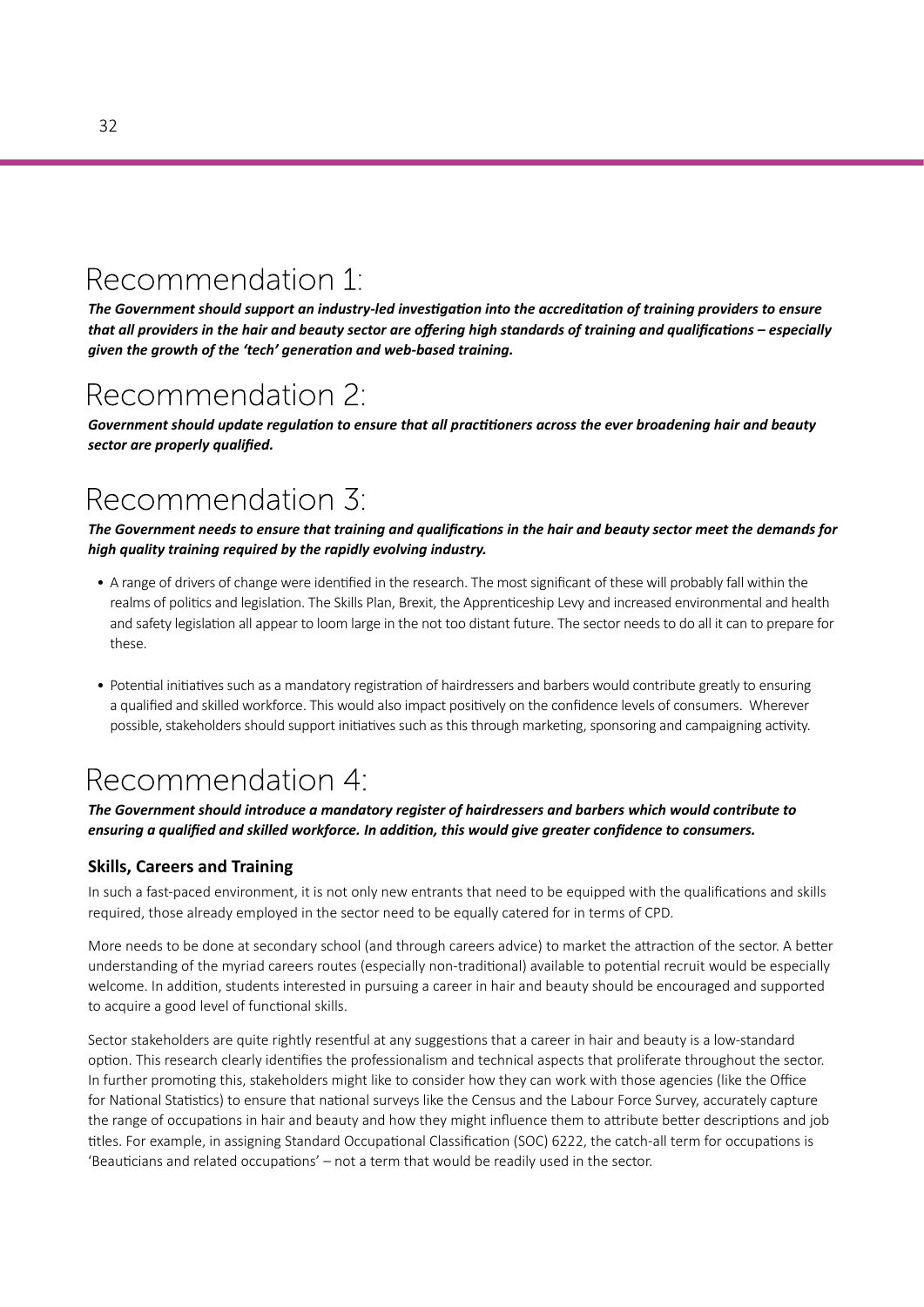## Recommendation 5:

*Government needs to better promote skilled pathways from primary through to secondary school, in colleges and in apprenticeships and higher education. In doing so, the hair and beauty sector must be identified as a highly skilled industry and dispel the myth that the sector is a second-best career option. This must also include greater promotion of the less known occupations in the increasingly wide-ranging hair and beauty sector.*

- There was notable disparity amongst employers in respect of required minimum qualifications levels for a variety of job roles across hair and beauty. This would be worth further investigation to determine responsibilities in each role; nature of business; salary levels and impact on career progression.
- There is recognition of gaps in competence and skills and an appetite to address these deficiencies. Where possible it would be a positive move if strategies to mitigate for these could be shared so that lessons can be learned and good practice shared.
- The most common qualification levels of staff employed in the sector are at level 2 and level 3. In line with the drive to purge the sector of its stereotypical image, opportunities to move the average qualification levels (and aspirations) towards level 4 and above would contribute greatly to this.

## Recommendation 6:

*The Awarding Organisation for the hair and beauty skills pillar must set adequate standards for the qualifications, and must be able to justify the pricing, quality of qualifications, diversity of offer and innovation and experimentation.* 

## Recommendation 7:

*Through the Awarding Organisation for the hair and beauty technical route within the Skills Plan, Government should set average qualification levels for the sector at level 4, in recognition of the highly technical skillset required to work in the modern hair and beauty industry.*

• VTCT can continue its well-respected work in the sector through further development of high quality qualifications which meet the changing needs of employers and learners at the same time as ensuring a robust assessment and quality assurance process. In addition, the organisation can lead and drive forward the sectors ambitions as it negotiates tricky waters ahead.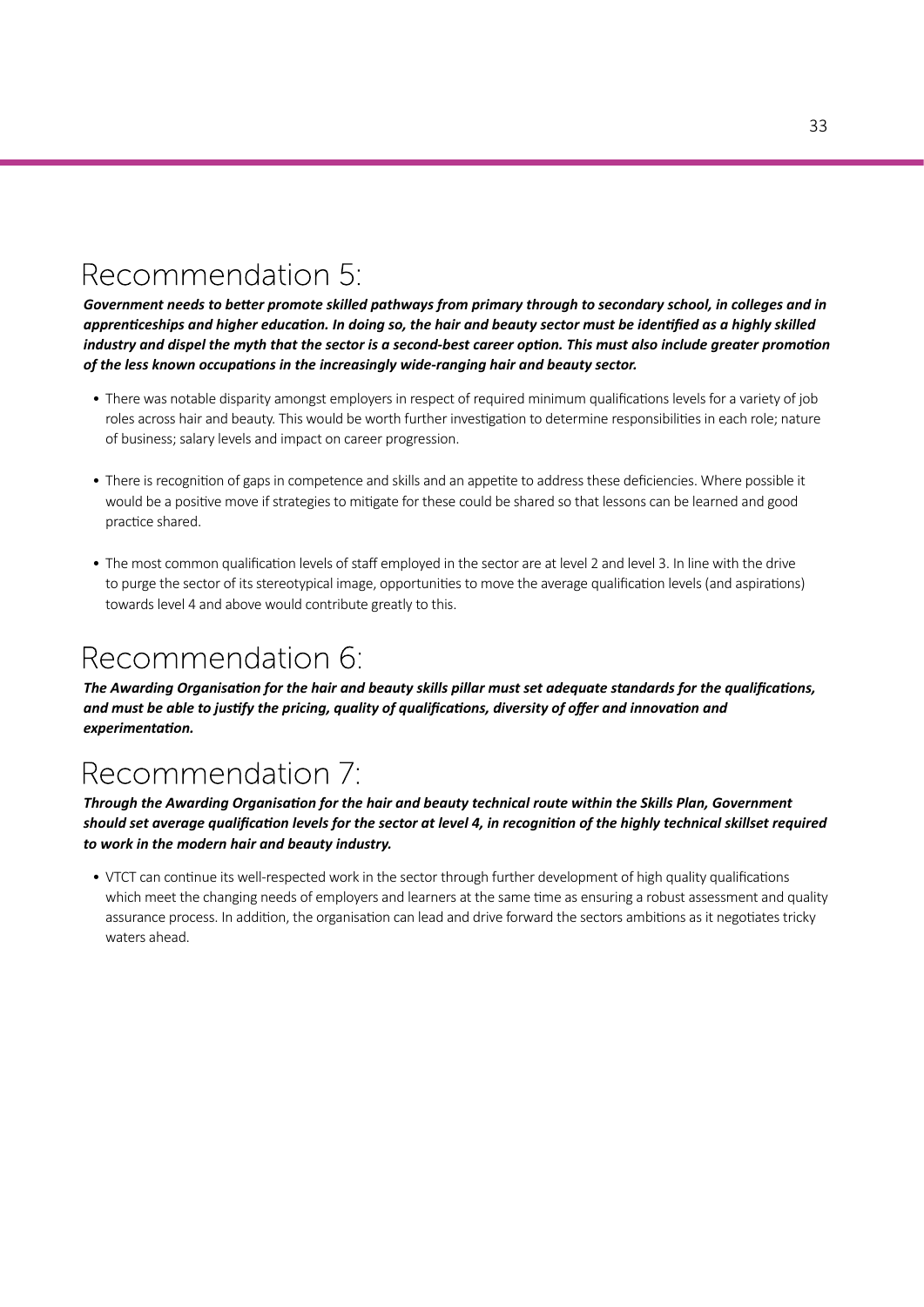## **REFERENCES**

- i https://www.gov.uk/government/publications/post-16-skills-plan-and-independent-report-on-technical-education
- ii https://www.gov.uk/government/uploads/system/uploads/attachment\_data/file/536043/Post-16\_Skills\_Plan.pd
- iii https://www.gov.uk/government/uploads/system/uploads/attachment\_data/file/536046/Report\_of\_the\_Independent\_Panel\_on TechnicalEducation.pdf
- iv https://www.gov.uk/government/publications/apprenticeship-levy-how-it-will-work/apprenticeship-levy-how-it-will-work
- v https://www.ons.gov.uk/businessindustryandtrade/business/activitysizeandlocation/datasets/ukbusinessactivitysizeandlocation
- vi https://discover.ukdataservice.ac.uk/catalogue/?sn=7985&type=Data%20catalogue
- vii https://www.reed.co.uk/jobs/skincare-therapist/32616422#/jobs/therapist
- viii https://nationalcareersservice.direct.gov.uk/job-profiles/body-piercer
- ix http://www.liverpoolecho.co.uk/news/liverpool-news/mortuary-manager-teach-how-apply-3443214
- x http://www.bioe.co.uk/
- xi https://nationalcareersservice.direct.gov.uk/job-profiles/embalmer
- xii https://www.hairandbeautyjobs.com/career-hub/job-profiles/view/physiotherapist-profile
- xii https://www.bacn.org.uk/education/entering-aesthetics
- xiii https://www.hairandbeautyjobs.com/career-hub/job-profiles/view/semi-permanent-makeup-artist-profile
- xiv http://www.illamasqua.com/shop/make-up-courses/drag-make-up/
- xv http://www.trichologists.org.uk/about-us/what-is-trichology
- xvi http://www.nhs.uk/Conditions/cosmetic-treatments-guide/Pages/hair-transplant.aspx
- xvii ttp://www.scs.org.uk/content.aspx?pageid=490
- xviii https://econsultancy.com/reports/the-rise-of-influencers/
- xix http://www.aromatherapycouncil.org.uk/contact
- xxi https://nationalcareersservice.direct.gov.uk/job-profiles/aromatherapist#entry-requirements
- xxii http://www.royalmailgroup.com/media/press-releases/beards-and-brow-remain-big-business-high-street
- xxiii https://www.fenews.co.uk/featured-article/12379-government-s-post-16-skills-plan-overlooks-a-number-of-key-issues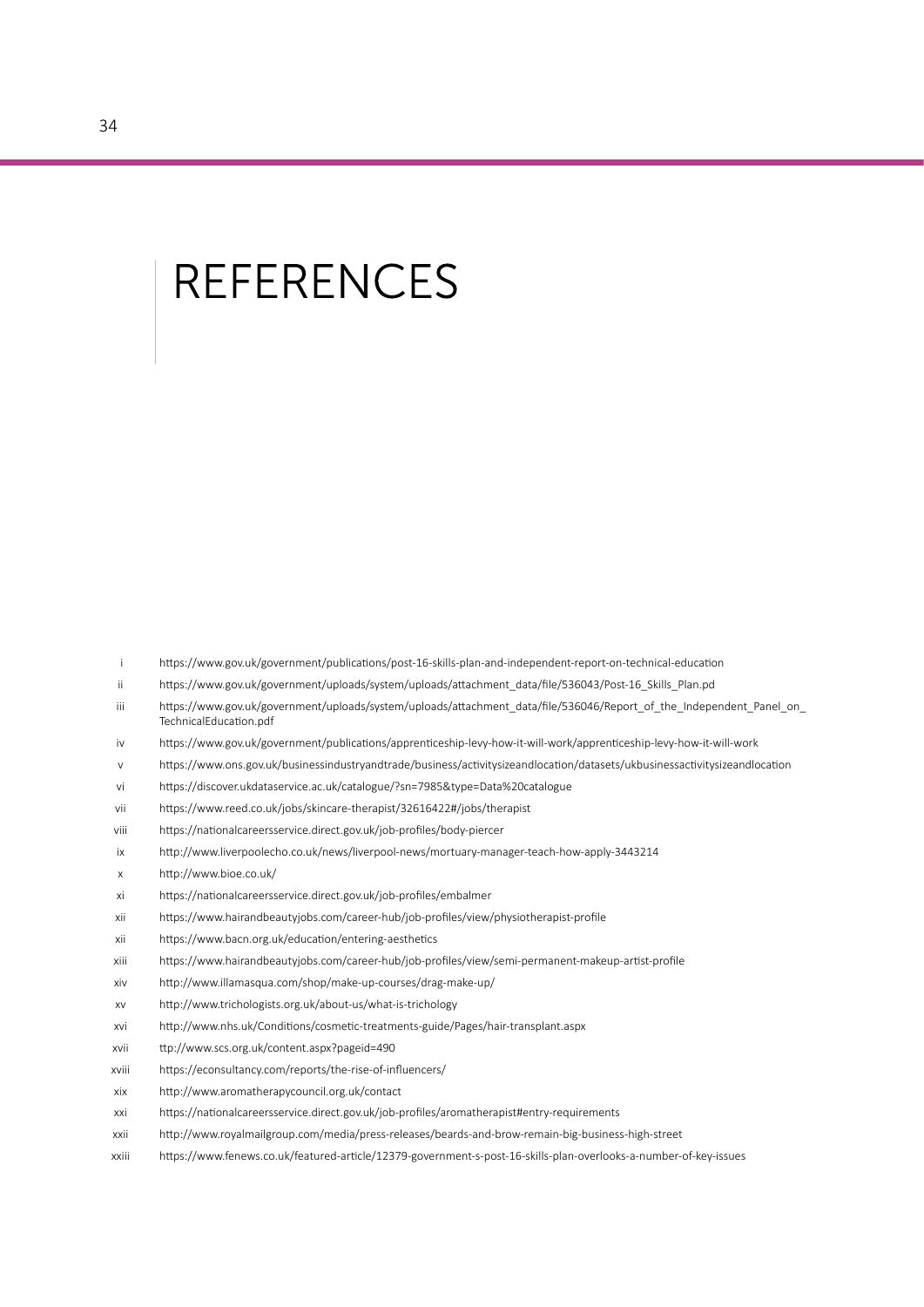

hair and beauty industry authority